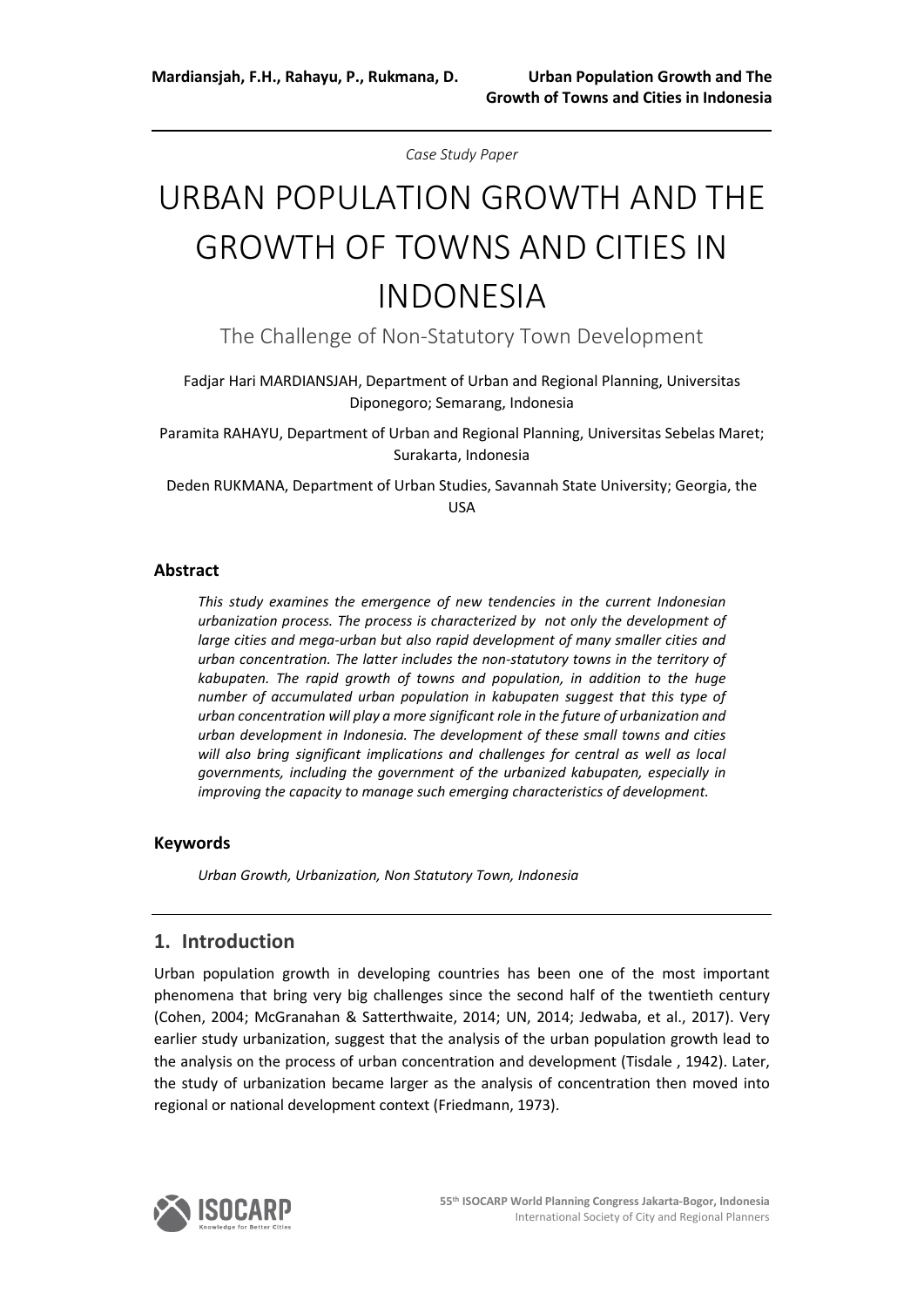Urbanization is favored because urban status tends to poses higher economic development potential and investment opportunity (Sircar, 2017; see also Ye and Xie, 2012). Urbanization has offered opportunities for economic development, welfare and quality of life for cities and regions, since the process play roles as transformative processes that brings about higher productivity to cities and strengthen the spatial structure of cities and regions in both internal and external context (UN-Habitat, 2016).

Some scholars argue that due to this positive affect of urbanization, this process is often established by government policies (Fan, 2013; Ye and Xie, 2012; Anderson and Ge, 2004). For example, rapid urbanization in India is claimed influenced by how the government intensively defined area as urban. In addition to statutory town like municipal cities that possess governing body, there are outgrowth or a dense settlements growing outside the boundary of statutory town; and census town (CT) or urban area on the basis of three criteria: total population, density, and percentage of male workforce in non-agricultural sector (Sircar, 2017). Census Town (CT) boosts the number of urban areas in India (Sircar, 2017).

Through different perspective, rapid urban growth, such as extended urbanization brings in social, economic, ecological, and governance conflict due to disparity of those aspects appear between the core city and the extended urban areas (Shatkin, 2019). Urban population growth particularly in the South has been also associated with concerns such as unemployment, poverty, disparities, inadequate infrastructure and housing. Obtaining a transformative role of the process requires a good capacity to manage the process, not only at the local level, but also regional and national level (Center for Strategic and International Studies/CSIS, 2015). With this regard, regional urbanization is argued as one way to understand regional disparity (Zhang and Han, 2009).

One of the problem of disparity between the core and the peripheral or extended urban areas is due to directive urbanization or urbanization because of re-classification. It is explained by the phenomenon of Census Town in Indian context (Pradhan, 2013). The conflict is due to the CT is governed by the rural government that possess different characters with the CT. Linking the CT with their urban core is proposed solution to deal with the disparity problems (Pradhan, 2013).

To benefit from such process, in-depth analysis is required. Furthermore, Soja (2011) also emphasized the importance of regional analysis of urbanization especially in recognizing the challenge of reconfiguration of metropolitan and regional modes of urbanization process, including their intercity connectivity and integrations to the global activities. Such analysis is also important to understand the spatial influence of regional urbanization to increase equal opportunities for the cities and the inhabitants. In this context, the study of urbanization has also linked to efforts in improving the roles of cities and other urban concentrations in creating welfares, better quality of life and performing sustainable development (UN-Habitat, 2016).

Similar to the global trend of urban population exceed 50% of the global population for the first time in history (UN, 2015), Indonesia experienced the same milestone in 2012 (Jones and Mulyana, 2015). Indonesian society has started predominantly urban. Today, the Intercensalcensus 2015 shows that Indonesia is predicted to have 136.44 million urban populations that represent 53.1% of urbanization level (BPS, 2016). The number is about 50 times higher than 100 years ago. In the future, urban population in Indonesia is expected to increase rapidly with more than 203 million urban populations in 2035 with the level of urbanization about 66.6% (BPS, 2013).

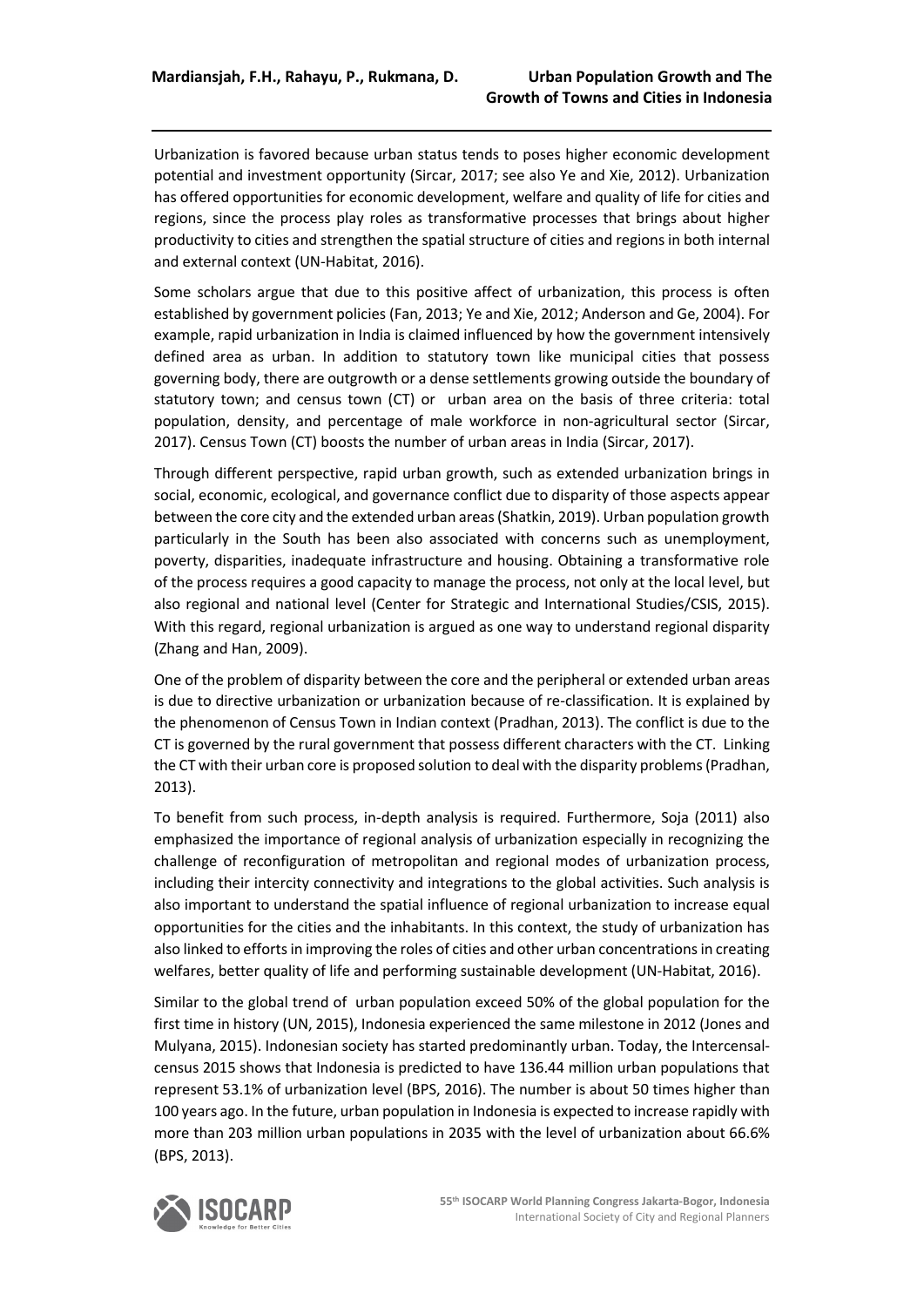Indonesia has also become a member of group of countries that have more than a hundred millions of urban population since the early year of the  $21<sup>st</sup>$  century, with China, India and Japan in Asia(see UN, 2015). These figures show the great challenges in the future of urbanization processes in Indonesia. This article aims at examining urban population growth in Indonesia and its implication to Indonesian urbanization challenges. The analysis emphasizes on the urban population growth and its distribution among regions as well as among types of cities in Indonesia. The study applies statistical descriptive analysis, with statistical data withdrawn from national censuses. In doing so, the Indonesian territory will be divided into macro regions: Java, Sumatra and other regions.

The paper consists of five parts. Following the introduction, the concept of urbanization and global urban process as well as their challenges and implications will be discussed. The third part will discuss urban population growth in Indonesia as the case study. Subsequently, the important challenges of Indonesian urbanization process will elaborated. This section will be divided into four subsections: the rapid and significant increase, the spatial distribution, the increasing number of small towns and cities, and the increasing roles of non-statutory towns and cities in *kabupaten*. Finally, the paper will provide some conclusions.

### **2. Urban Population Growth in Indonesia and its Challenging Issues**

Indonesia has experienced significant population growth since the last century. Between 1920, the first census in the Dutch colonial era in 1920, and 1961, the first national population census in the independence era, the population in Indonesia has been double from 40.34 million to 97.07. Later, according to the result of the 2000 national census, the population has been double again to 203.46 million. The last national population census in 2010 shows that the population was about 237.64 million and today according to the result of the 2015 intercensus population survey it is predicted to be 255.18 million with about 135.61 million urban populations in 2015 (see Figure 1). The latest number represents 53.1% of Indonesian population. definition, Indonesia is now an urbanized country (Poston and Bouvier's , 2010). With 3.5% annul urban population growth, Indonesia has experienced a much more rapid urban population growth than the world, Asia and Southeast Asia which have 2.05%, 2.50% and 2.53% of annual urban population growth rate respectively in 2010-2015 (UN, 2014). Bappenas (the National Development Planning Board of Indonesia), BPS (Biro Pusat Statistik or the National Bureau of Statistics of Indonesia) and the UNFPA have also projected that Indonesian will have more than 200 million urban population in 2035 (BPS, 2013).

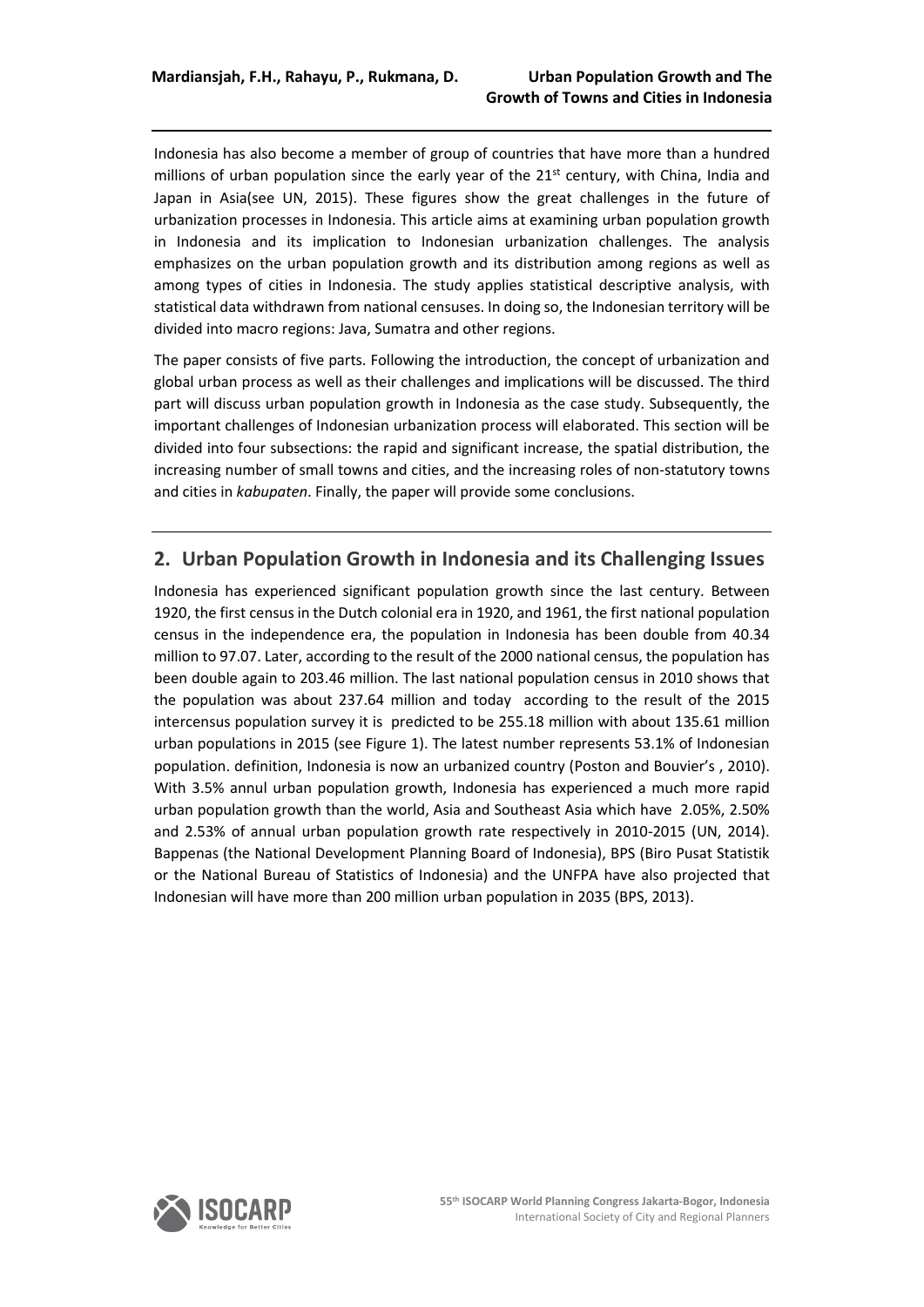

*Sources: Calculated from census data.*

*Note: \* = Calculated based on the results of Bappenas, BPS and UNFPA Population Projection in BPS, 2013*

**Figure 1 Total urban and rural populations in Indonesia, 1920-2010 and 2015**

Zhang and Deng (2016) argue that the Indonesian urbanization process has exceeded its peak after 1980s by defining the period of 1980s as the stage of extraordinary urbanization and the period of 1990s as the stage of urbanization adjustment. This paper argues that the period after 1980s and the later periods, after 1990s is more complicated considering the absolute number of urban dwellers will reach to nearly 3.5 million in 2000s and between 2010 and 2015. It is predicted that the period of 2010s is the decade when Indonesia will have the biggest number of additional urban population annually with more than 3.5 million per year from 2011 to 2020.

Indonesia will be expected to experience to have an average of 2.69 million of additional urban populations annually from 2010 to 2050 (UN, 2014). In this context, it can be considered that urban population growth and urbanization process in Indonesia is distinct and very important, since there are not many countries that have more than a million new urban populations annually, especially for decades. Indonesia places the fourth of thirteen countries, after India, China, and Nigeria, which have the kind of pressure at least until 2050.

The enormous number of additional urban inhabitants that need to be taken care of, has made Indonesia seems to have to build a large metropolitan every year in the coming decades. Certainly, Indonesia needs to develop urban infrastructure and services for its cities that most of them are still lacking. The development is not only important to respond the growing needs of the additional urban population, but also for the present and the future urban population and activities. The failure in responding these consequences will not only creates constraints in providing effective service deliveries as well as in performing economic growth (Lewis,

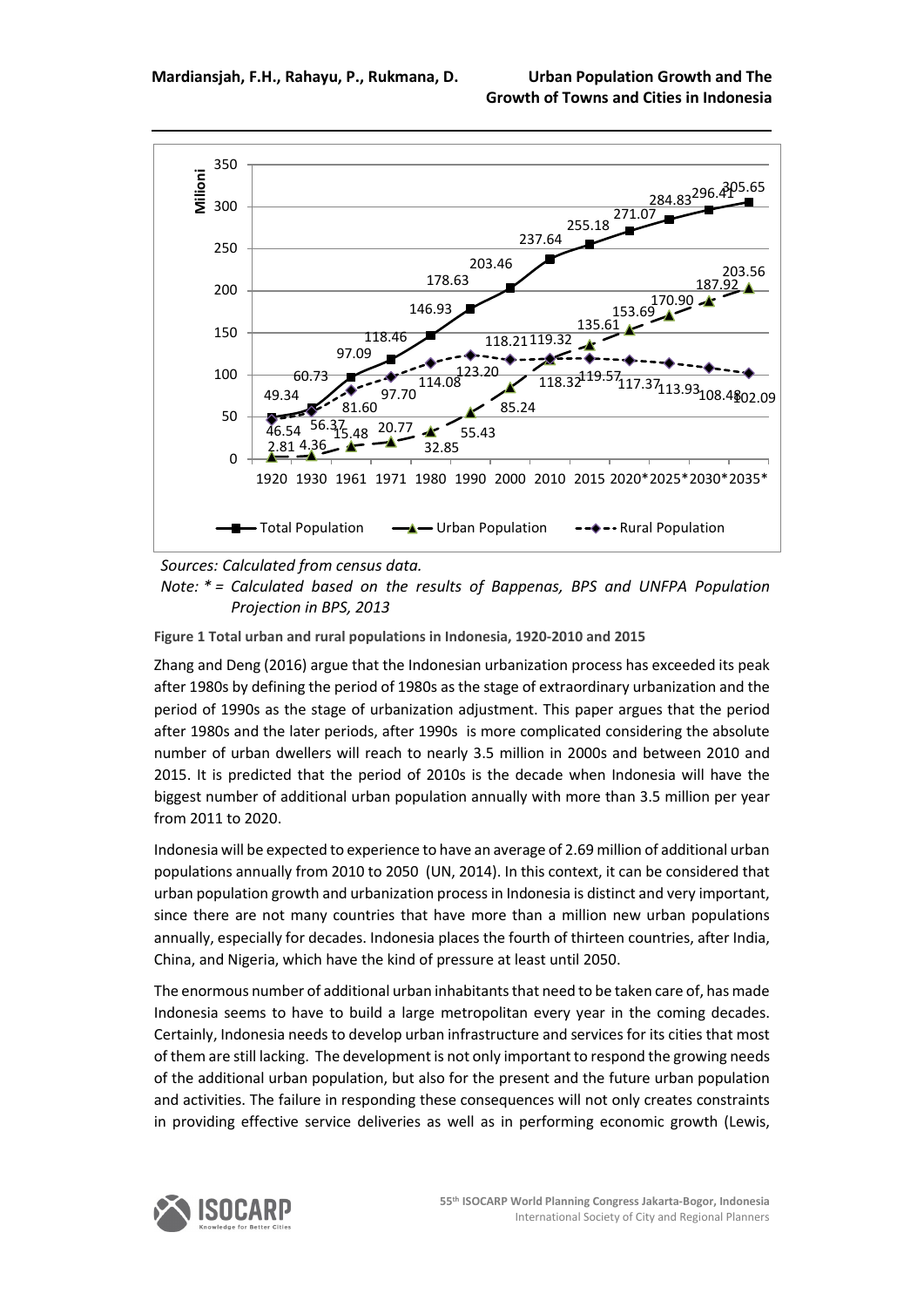2014), but also will increase the slum formation in the rapid urbanization process that is not associated with economic growth and development (Quintana, 2016).

### **2.1. Uneven Spatial Distribution of Population Growth in Indonesia: The dominant concentration in Java**

The population in Indonesia is not distributed evenly throughout the country. The results of the SUPAS or *Survey Penduduk Antar Sensus* (Inter-census Population Survey) in 2015 shows that Java remains the main concentration of the population. According to the latest census, there were 136.6 million or nearly 60% of the total populations live in Java. Sumatra and the other regions represents only about 20% of the total population. In terms of density, with an average of 136.8 people per square kilometer in 2015, Indonesia also has a high degree of heterogeneity too. Java has become the densest populated island with and an average population density of 1,120.3 people/km<sup>2</sup>, while Papua has the lowest density with a density of 9.6 people/km<sup>2</sup>. The second densest populated region is the Islands of Bali and Nusa Tenggara, with 717.7 people/km<sup>2</sup> as the density of Bali and 192.8 people/km<sup>2</sup> as the average density of the region. Meanwhile Sumatra, the second largest concentration in Indonesia, is only counted as the third densest populated region with an average density of 114.8 people/km2. This considerable imbalance of spatial pattern of Indonesian population density shows that the magnitude of Indonesian population strongly remains in Java Island.

|                      | Area      | Urban       | Urb. Pop     | <b>Total</b> | %     | Pop. Density              |
|----------------------|-----------|-------------|--------------|--------------|-------|---------------------------|
| <b>Province</b>      | (km2)     | Population  | <b>Share</b> | Population   | Urban | (inhab./km <sup>2</sup> ) |
| Java                 | 129,438   | 90,825,696  | 67.0%        | 145,013,573  | 62.6% | 1,120.3                   |
| Sumatra              | 480,793   | 22,848,775  | 16.8%        | 55,198,752   | 41.4% | 114.8                     |
| Sulawesi             | 188,522   | 6,892,367   | 5.1%         | 18,702,298   | 36.9% | 99.2                      |
| Kalimantan           | 468,682   | 6,864,938   | 5.1%         | 15,320,017   | 44.8% | 31.3                      |
| Bali & Nusa Tenggara | 73,070    | 5,998,627   | 4.4%         | 14,091,466   | 42.6% | 192.9                     |
| Papua                | 418,708   | 1,191,056   | 0.9%         | 4,011,907    | 29.7% | 9.6                       |
| Maluku               | 78,897    | 991,627     | 0.7%         | 2,844,131    | 34.9% | 36.1                      |
| <b>Indonesia</b>     | 1,965,709 | 135,613,086 | 100%         | 255,182,144  | 53.1% | 129.8                     |

*Sources: Calculated from SUPAS data, 2015*

**Table 2. Distribution of urban and total populations in Indonesia, 2015**

Java keeps its share of 66 % of Indonesian urban population as it has been since four decades ago (see Table 5). What had been changed for Java is that the very rapid urbanization process in 1970s and 1980s increased the urbanization level of Java from merely 18 % to 25 % and it keeps on increasing afterwards. . The result of the 2000 population census indicated that Java has 49% for its urbanization level in 2000, while the other regions were still less than 35% at the time. Java is much more urbanized than other regions with a 62.6% of urbanization level in 2015 as the highest among regions in the country A more detailed comparison of Java and other island is shown in Table 2

| Year | Java                                       | <b>Sumatra</b> | <b>Other Region</b> | <b>Indonesia</b> |
|------|--------------------------------------------|----------------|---------------------|------------------|
|      | <b>Number of Urban Population (people)</b> |                |                     |                  |
| 1971 | 13,727,869                                 | 3,700,235      | 3,337,168           | 20,765,272       |
| 1980 | 22,926,377                                 | 5,481,488      | 4,437,964           | 32,845,829       |
| 1990 | 38,335,297                                 | 9,291,747      | 7,762,127           | 55,389,171       |



**55th ISOCARP World Planning Congress Jakarta-Bogor, Indonesia** International Society of City and Regional Planners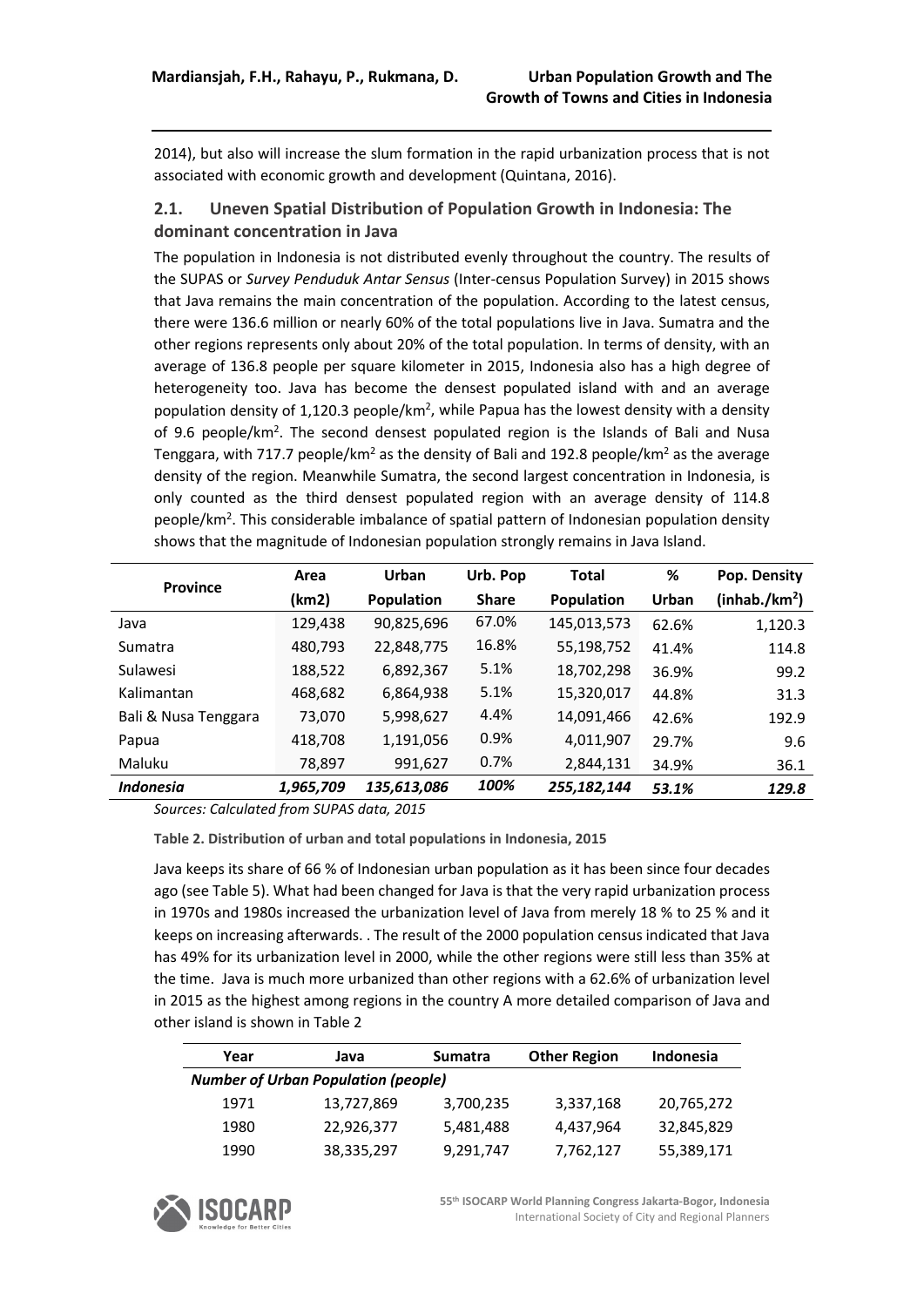| Year                             | Java                                 | <b>Sumatra</b> | <b>Other Region</b> | <b>Indonesia</b> |
|----------------------------------|--------------------------------------|----------------|---------------------|------------------|
| 2000                             | 59,229,340                           | 14,581,448     | 12,791,062          | 86,601,850       |
| 2010                             | 79,949,854                           | 19,787,628     | 18,582,774          | 118,320,256      |
|                                  | <b>Share of Urban Population (%)</b> |                |                     |                  |
| 1971                             | 66.1                                 | 17.8           | 16.1                | 100              |
| 1980                             | 69.8                                 | 16.7           | 13.5                | 100              |
| 1990                             | 69.2                                 | 16.8           | 14                  | 100              |
| 2000                             | 68.4                                 | 16.8           | 14.8                | 100              |
| 2010                             | 67.6                                 | 16.7           | 15.7                | 100              |
| <b>Level of Urbanization (%)</b> |                                      |                |                     |                  |
| 1971                             | 18                                   | 17.7           | 15.4                | 17.5             |
| 1980                             | 25.1                                 | 19.6           | 15.8                | 22.3             |
| 1990                             | 35.7                                 | 25.5           | 22                  | 30.9             |
| 2000                             | 48.8                                 | 33.7           | 30.7                | 42               |
| 2010                             | 58.5                                 | 39.1           | 36.9                | 49.8             |

*Sources : Calculated from census data of 1971, 1980, 1990, 2000 and 2010.*

**Table 3. Distribution of urban population in three macro regions in Indonesia, 1971-2010**

| <b>Regions</b> | 1971 - 1980 |        | 1980 - 1990 |        | 1990 - 2000 |        | $2000 - 2010$ |        |
|----------------|-------------|--------|-------------|--------|-------------|--------|---------------|--------|
|                | people      | share  | people      | share  | people      | share  | people        | share  |
| Java           | 1.022.056   | 76.10% | 1.540.892   | 68.40% | 2.089.404   | 66.90% | 2.072.051     | 65.30% |
| Sumatra        | 197.917     | 14.70% | 381.026     | 16.90% | 528.970     | 16.90% | 520,618       | 16.40% |
| Others         | 122.311     | 9.10%  | 332.416     | 14.70% | 502.894     | 16.10% | 579.171       | 18.30% |
| Indonesia      | 1.342.284   | 100%   | 2,254,334   | 100%   | 3,121,268   | 100%   | 3.171.841     | 100%   |

*Sources: Calculated from census data of 1971, 1980, 1990, 2000 and 2010.*

**Table 4. Distribution of new urban dwellers in three macro regions in Indonesia, 1971-2010**

These situations have lead Java can still keep its major share of urban population in Indonesia. It also could be predicted that Java will still got million new urban populations annually for the near future.

#### **2.2. The Increasing Number of Cities, especially small size cities**

The urbanization process in Indonesia has also increases the number of cities and towns. Table X indicates that the number of cities has increased from 50 cities in 1980 to 94 cities in 2010, while Table Y shows the order of cities more than 500,000 populations in Indonesia according to their inhabitants. The cities with less than 500,000 populations are not included in the Table Y since they are very dynamic and have many members. It is interesting to recognize that the increasing number of cities has been occurred especially after 2000. It influenced by to the opportunities introduced by the implementation of new decentralization scheme brought by the local government law no. 22/1999.

|                           |           | Number of cities and their population | Additional | Annual    |            |        |
|---------------------------|-----------|---------------------------------------|------------|-----------|------------|--------|
| Type of cities            | 1980      | 1990                                  | 2000       | 2010      | Population | Growth |
| Large cities of 5 million | 1 cities  | 1 cities                              | 1 cities   | 1 cities  | 3.084.749  | 1.30%  |
| or more                   | 6.503.449 | 8.259.266                             | 8.384.853  | 9,588,198 |            |        |
| Cities of 1 to 5 million  | 4 cities  | 5 cities                              | 9 cities   | 10 cities | 12.893.034 | 3.94%  |



**55th ISOCARP World Planning Congress Jakarta-Bogor, Indonesia** International Society of City and Regional Planners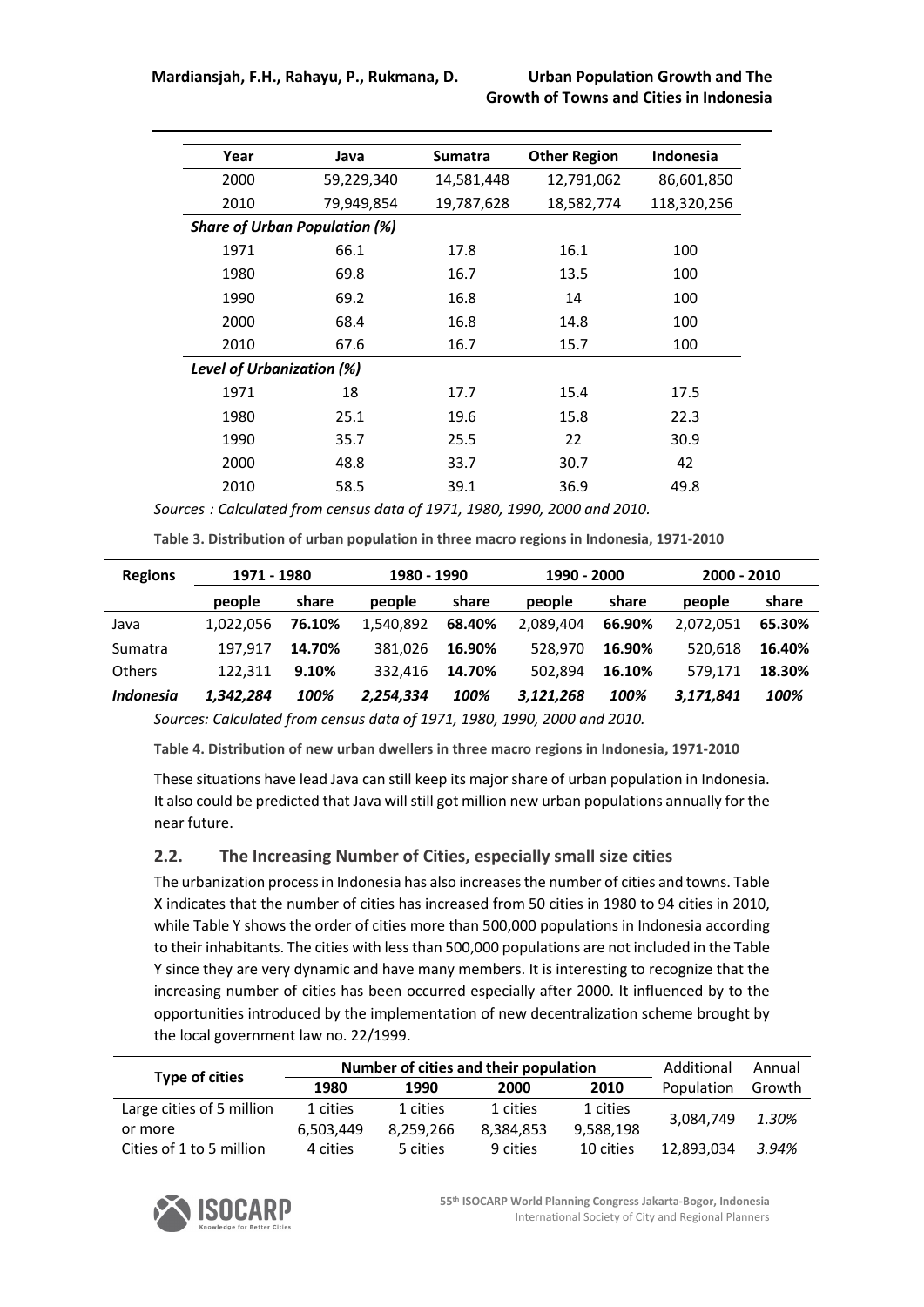|                         |            |            | Number of cities and their population |            | Additional | Annual |  |
|-------------------------|------------|------------|---------------------------------------|------------|------------|--------|--|
| <b>Type of cities</b>   | 1980       | 1990       | 2000                                  | 2010       | Population | Growth |  |
|                         | 5,896,176  | 8,668,522  | 14,605,297                            | 18,789,210 |            |        |  |
| Cities of 500 000 to 1  | 3 cities   | 5 cities   | 8 cities                              | 16 cities  | 9,323,706  | 5.94%  |  |
| million                 | 2,008,005  | 3,412,728  | 14,605,297                            | 11,331,711 |            |        |  |
| Cities of 300 000 to    | 5 cities   | 8 cities   | 8 cities                              | 8 cities   | 847,594    | 1.17%  |  |
| 500 000                 | 2,035,601  | 3,102,478  | 3,301,576                             | 2,883,195  |            |        |  |
| Cities of 100 000 to    | 17 cities  | 23 cities  | 30 cities                             | 48 cities  | 5,622,926  | 3.39%  |  |
| 300 000                 | 3,264,373  | 3,922,840  | 5,685,731                             | 8,887,299  |            |        |  |
| Cities smaller than 100 | 20 cities  | 9 cities   | 7 cities                              | 11 cities  | -578,713   | -1.90% |  |
| 000                     | 1,324,294  | 565,092    | 433.914                               | 745,581    |            |        |  |
| Total                   | 50         | 51         | 63                                    | 94         | 31,193,296 | 3.08   |  |
|                         | 21,031,898 | 27,930,926 | 47,016,668                            | 52,225,194 |            |        |  |

*Sources: Calculated from census data of 1980, 1990, 2000 and 2010.*

**Table 5. Number of cities and their population in Indonesia, 1980 to 2010**

All of the cities in the list, except the DKI Jakarta, the largest city in Indonesia that has a status of a province of special region, are the cities with a status of *daerah kota*, the Indonesian term for cities with decentralized authorities. *Daerah kota*, which often call just as *kota* in daily practices in Indonesia, is one of the two Indonesian administrative divisions as the local autonomous regions at the lowest level, i.e. *daerah kota* and *daerah kabupaten* (or *kabupaten*). *Kota* is an Indonesian word which normally has the meaning of "city". Nonetheless, in the sense of the administrative division of Indonesian territory, it also has the meaning of "municipality", that is to say as the local Indonesian regions designated for the urban area. As an autonomous region, *daerah kota* that is ruled by *walikota*, or mayor, who is elected by the inhabitants of the city for five years, also has local parliament called the DPRD Kota (*Dewan Perwakilan Rakyat Kota*) whose members are also elected by the inhabitants for five years as well. Meanwhile, *kabupaten* is another local Indonesian region designated for non-urban constituencies, as most of their territory is non-urban land. The *kabupaten* is ruled by the *bupati* or the head of *kabupaten*, who is also elected by the inhabitants of the *kabupaten* for five years. As the local representatives, the *kabupaten* has an elected parliament, called the DPRD *Kabupaten* (*Dewan Perwakilan Rakyat Kabupaten*), whose members are also elected by the inhabitants for five years too. Yet, even if the *kabupaten* is designated for a non-urban area, there are many *kabupaten* who also have towns in some particular areas in their territory, as the result of development and urbanization process in their area.

Thus, in terms of urbanization discourse, both *kota* and *kabupaten* have their urban populations and activities reside in their territory. However, in contrast to the *kota* that has their own government institutions in order to take care of their authorities, including in dealing with the needs of urban development management, the towns in the *kabupaten* can be considered as non-statutory towns since they do not have any authorities as well as any institutions as their own, including the urban development institutions. So their need for urban development management is provided by any institutions belong to the government of the *kabupaten*. It is a pity that we do not have any supported data that can show the development of the number of the towns in the *kabupaten*, especially in a time serial manner, so the development of such number could not be figured out precisely as the development of cities that is presented in the Table 5.

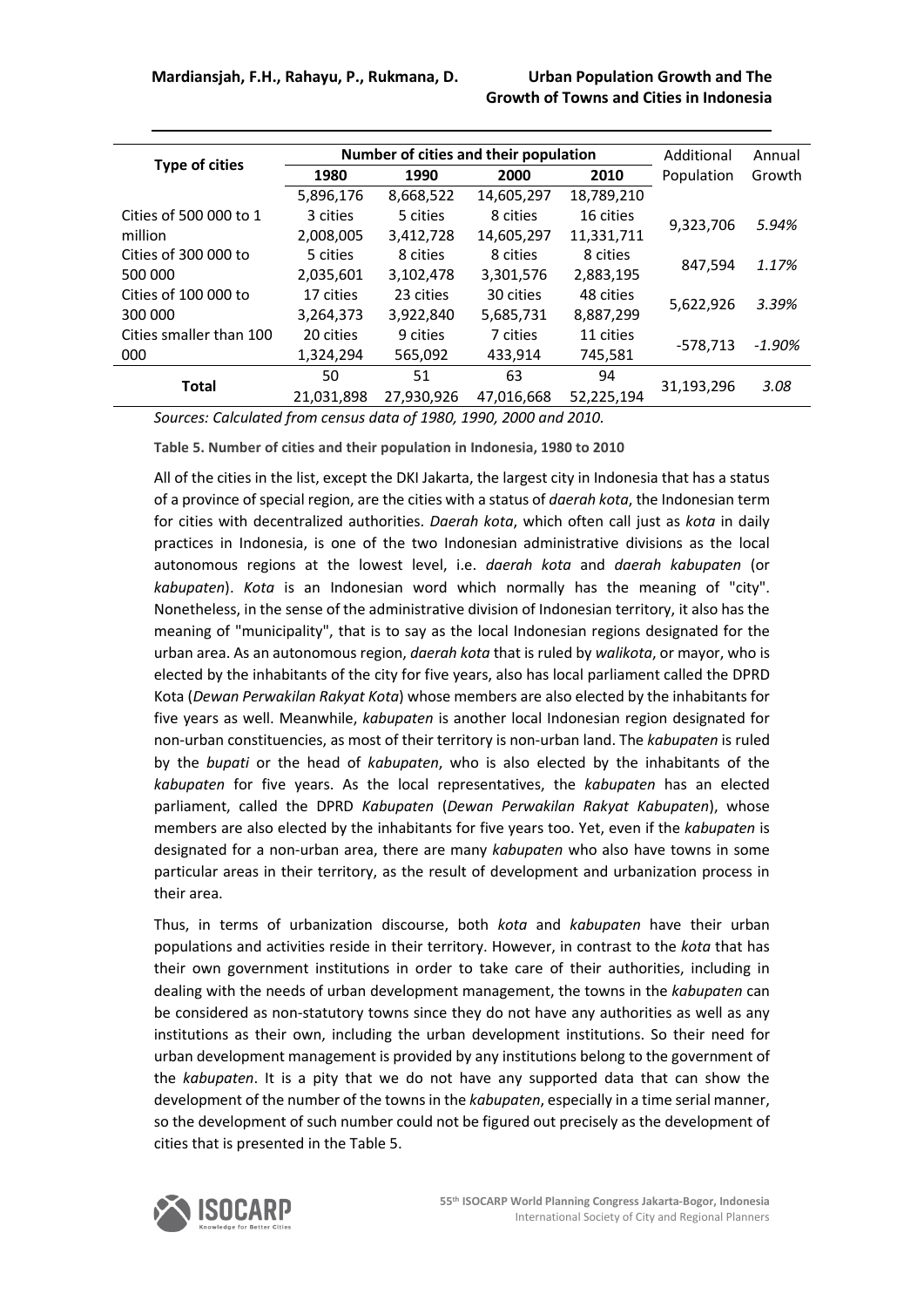One important feature of the Indonesian *kota* is that most of them could be categorized as small or medium size cities. Among 94 *kota* in 2010, there were only 11 cities categorized as cities with more than one million, and 16 cities of 500,000 to one million populations. Eight out of the eleven millionaire cities are located in Java, including five of them: Jakarta, Bekasi, Tangerang, Depok and Tangerang Selatan (plus Bogor that nearly have one million populations) are located in the Jabodetabek or Megaurban Jakarta, while six out 16 cities in the next size are located in Java.

The increasing number of cities, in terms of the creation of new *kota* (newborn cities) as new local governments is considered as an administrative and political process that is also part of the country's democratization process (Fitrani et. al., 2005). This reason is also happen for the new *kabupaten*. Therefore most of the new *kabupaten* and *kota* are created after 2000, the starting year of new decentralization era and democratization process in Indonesia. Meanwhile for towns it is mostly influenced by the Indonesian urbanization process that has been taking place at the regional level.

The process of the creation is known as *pemekaran* that is literally means 'blossoming' (Fitrani et. al., 2005), but Anne Booth (2011) prefers to call it as 'splitting' since the creation of new *kota* or *kabupaten* can be considered as a 'splitting' the new *kabupaten* or *kota* from their *kabupaten induk* ('mother kabupaten'). The number of local government in Indonesia increase from 259 consisted 49 *kota* and 210 *kabupaten* (exclude Irian Jaya or Papua) in 1961 to to 292 in 1998, and 434 in the end of 2004. In 2009, the number has become 495 consisted 98 *kota* and 397 *kabupaten* (Booth, 2011), and today the number has increased to 514 consisting 98 *kota* and 416 *kabupaten*. Most of the new local governments are located outside Java. Java has the least significant increase of the number of *kota*, from 20 in 1971 to 30 in 2010, while Sumatra from 20 became 34 in the same period. The outer region (the region outside Java and Sumatra) was the region that experienced the most rapid increase, from 10 to 30.

In Java, most of new *kota* created were big cities with more than 500 thousands and even more than 1 million population at the time they are initially created. Then, it is also interesting to know that all of the big and cities are located in western part of Java, surrounding the Jakarta area, the densest populated region, which consists of the Provinces of DKI Jakarta, Jawa Barat and Banten. In contrast, most of the new *kota* outside Java consist of less than 200 thousands populations cities, when they were created. These phenomena have also shown the high influence of Java, especially Jakarta, into the characteristic of urbanization process in Indonesia that creates uneven urban growth among Java and the rest of the islands in Indonesia.

| 1980                              | 1990           | 2000           | 2010        |
|-----------------------------------|----------------|----------------|-------------|
| Large cities of 5 million or more |                |                |             |
| DKI Jakarta                       | DKI Jakarta    | DKI Jakarta    | DKI Jakarta |
| Cities of 1 to 5 million          |                |                |             |
| Surabaya                          | Surabaya       | Surabaya       | Surabaya    |
| Bandung                           | <b>Bandung</b> | <b>Bandung</b> | Bandung     |
| Medan                             | Medan          | Medan          | Bekasi      |
| Semarang                          | Semarang       | Bekasi*        | Medan       |
|                                   | Palembang      | Palembang      | Tangerang   |
|                                   |                | Semarang       | Depok       |
|                                   |                | Tangerang*     | Semarang    |

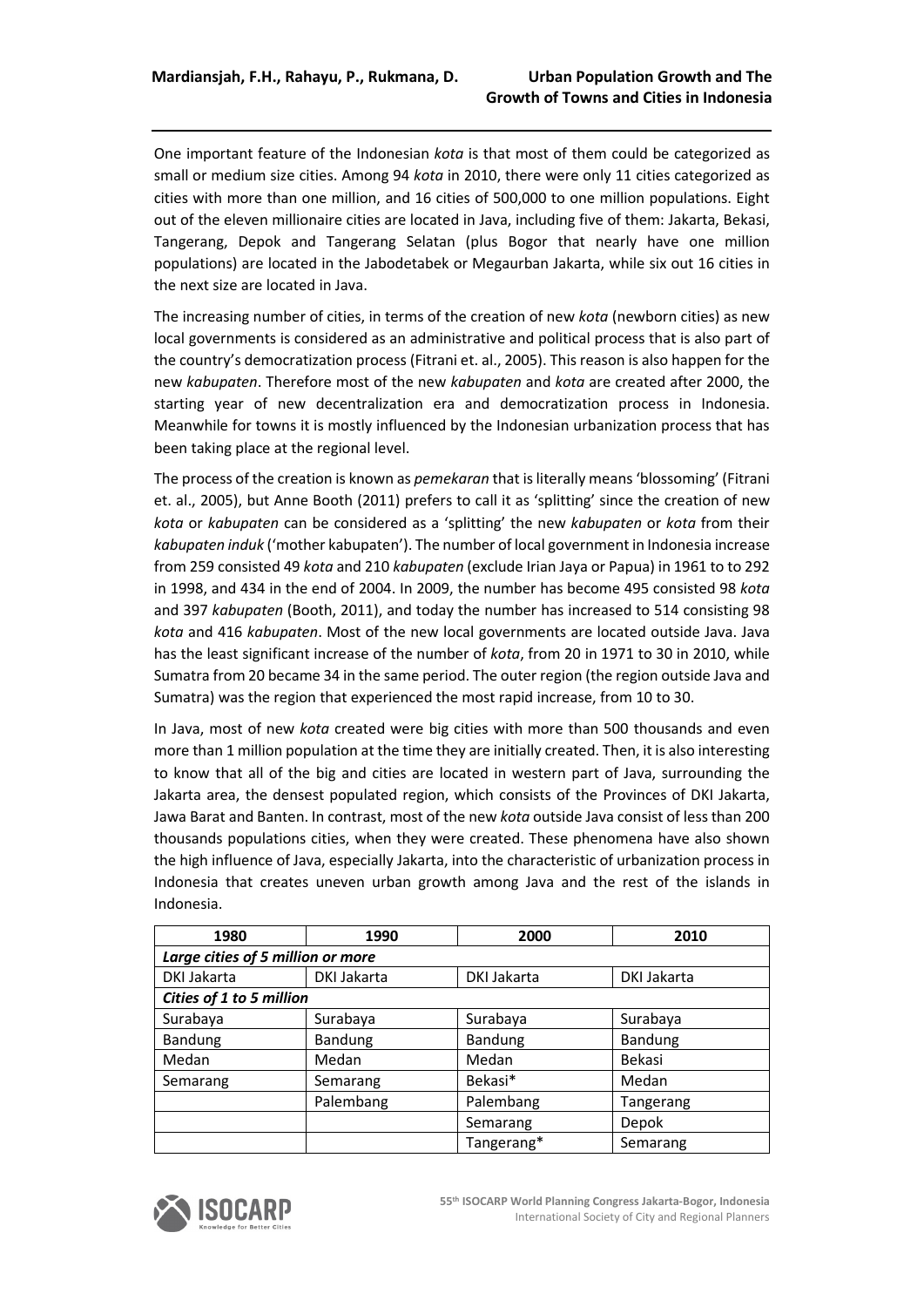| 1980                           | 1990                  | 2000                  | 2010                  |
|--------------------------------|-----------------------|-----------------------|-----------------------|
|                                |                       | Depok*                | Palembang             |
|                                |                       |                       | Makasar               |
|                                |                       |                       | Tangerang Selatan*    |
| Cities of 500 000 to 1 million |                       |                       |                       |
| Palembang                      | Makasar               | Malang                | Batam*                |
| Makasar                        | Malang                | Bogor                 | Bogor                 |
| Malang                         | <b>Bandar Lampung</b> | <b>Bandar Lampung</b> | Pekanbaru             |
|                                | Padang                | Padang                | <b>Bandar Lampung</b> |
|                                | Surakarta             | Pekanbaru             | Padang                |
|                                |                       | Banjarmasin           | Malang                |
|                                |                       | Denpasar*             | Denpasar              |
|                                |                       | Samarinda             | Samarinda             |
|                                |                       |                       | Tasikmalaya*          |
|                                |                       |                       | Banjarmasin           |
|                                |                       |                       | Balikpapan            |
|                                |                       |                       | Pontianak             |
|                                |                       |                       | Serang*               |
|                                |                       |                       | Cimahi*               |
|                                |                       |                       | Jambi                 |
|                                |                       |                       | Surakarta             |

*Sources: Calculated from census data of 1980, 1990, 2000 and 2010.*

*Note : The asterisk indicates the city was a newborn city* 

**Table 6. List of Cities of more than 500 populations in Indonesia from 1980 to 2010**

Among the six types of Indonesia cities according to their population, the cities of 500,000 to one million, cities of 1 to 5 million and cities of 100,000 to 500,000 populations seem to be the types of cities that have rapid growth of their population (see Table X). The first type of cities has grown from four cities in 1980 into ten cities in 2010 with nearly 13 million additional populations and an average rate growth of 3.94% annually. In fact, among the six new member of this type of cities, there were only Palembang and Makasar (see Table Y) that have grown and promoted from the cities of less than 1 million in the previous period, while the other four cities were newborn cities that are created from the *pemekaran* from its *kabupaten*, i.e. Kota Bekasi from the part of *Kabupaten* Bekasi in 1997, Kota Tangerang and Tangerang Selatan from *Kabupaten* Tangerang in 1993 and 2008 respectively, and Kota Depok from *Kabupaten* Bogor in 1999. All of these cities created from the main urban areas of their *kabupaten*. One important feature of these *pemekaran* is all of the newborn cities were cities of more than 1 million populations just when the cities created. So, their influence to the population growth as well as the additional population to the type of cities were very important, as if the influence of the newborn cities is excluded from the calculation then the annual population growth of this type of cities will only become 1.35% per year and the additional dwellers only about 2.9 million urban population, a similar level to those of the large city of Jakarta in the same period. Similarly, the type of cities of 500,000 to 1 million has also influence from the creation of newborn cities (see Table Y), as Kota Batam was created in 1999, Denpasar in 1992, Tasikmalaya in 2001, Serang in 2007 and Cimahi in 2001, and only nine cities that have grown from the cities of less than 500,000 populations. In this regards, their urban population growth was only 1.98% annually without the influence of these newborn cities.

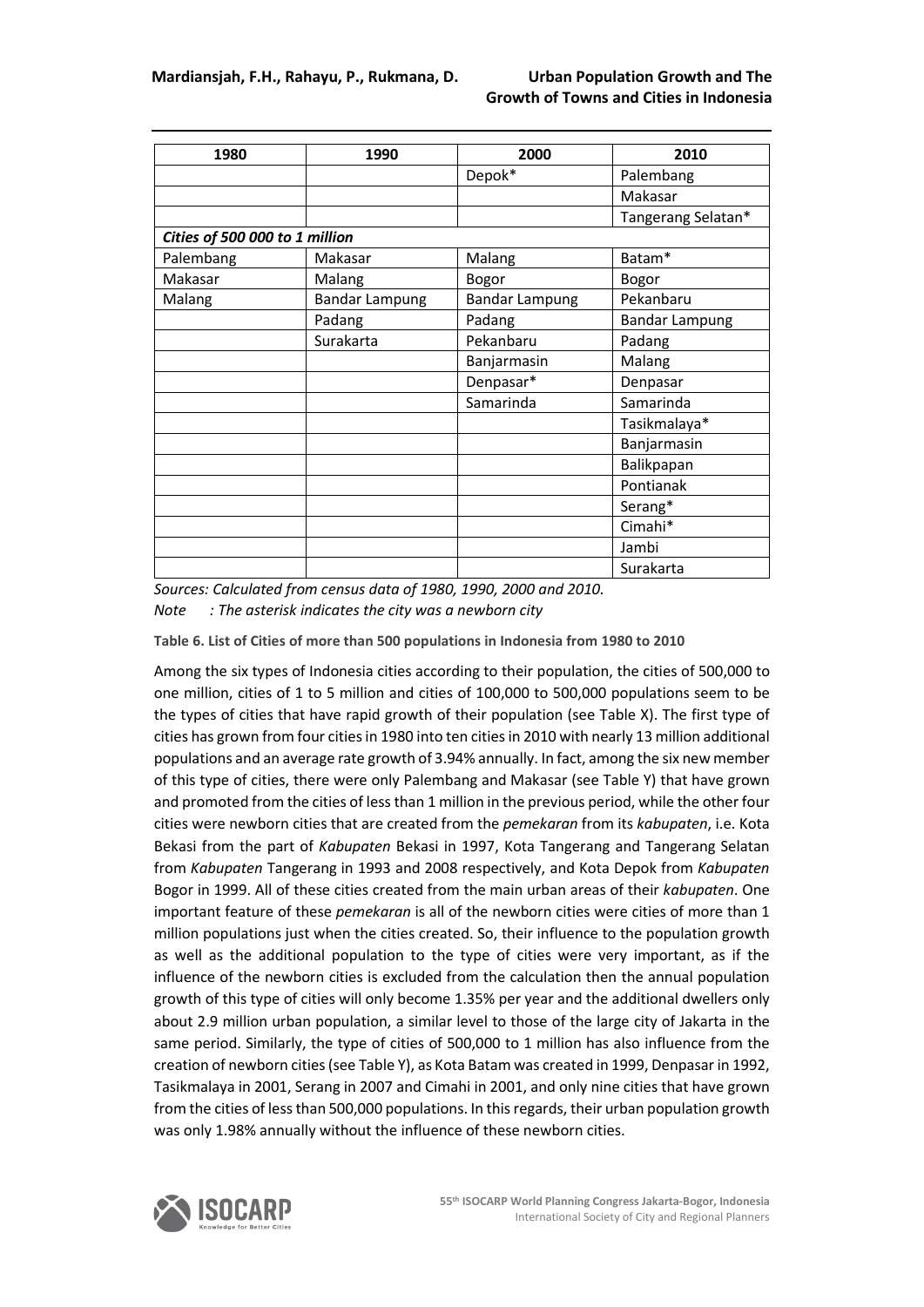The same influence of the presence of newborn cities has also happen in other types of cities. Even the cities of 100,000 to 300,000 populations has the biggest number with 25 newborn cities, while the cities of 300,000 to 500,000 have only four newborn cities, and the cities with less than 100,000 populations have only six newborn cities. Therefore if we do not count the influence of the presence of the newborn cities, we will have different figures of which type of cities that have more rapid urban population growth than others. The analysis shows that the cities of 100,000 to 300,000 population is the type of cities with the most rapid growth with an average rate of 2.77% per year, and the cities with less than 100,000 populations is the next with an average of 2.65% per year, while the cities of 300,000 to 500,000 is the slowest grown with an average of 1.18% per year. These figures show that the small cities with less than 300,000 populations could be said as the type of cities that grown fastest.

## **3. The Formation of Urban Region**

In addition to increase the number of cities, particularly the smaller size of cities, urban population growth in Indonesia has also triggered complex spatial processes that lead into the formation of urban regions. In Java, the most densely populated region that also the place where Indonesian urbanization process is concentrated, the formations are not only occurred in the very big cities like Jakarta, Bandung and Surabaya as the main urban concentration in the island. The formations are also happened in some much smaller cities, as is shown by the Table 7 and Table 8. In addition to the very big urban region of Megaurban Jabodetabek that has nearly 30 million urban populations today, Java has also some large metropolitan, i.e., Metropolitan of Bandung Raya and Metropolitan Surabaya that has more than five million urban populations each, four metropolitans with 2 to 5 million urban populations each (Semarang, Malang, Surakarta and Yogyakarta), four metropolitans with 1 to 2 million urban populations, five urban regions with 500,000 to 1 million urban populations, and two urban regions with less than 500,000 urban populations

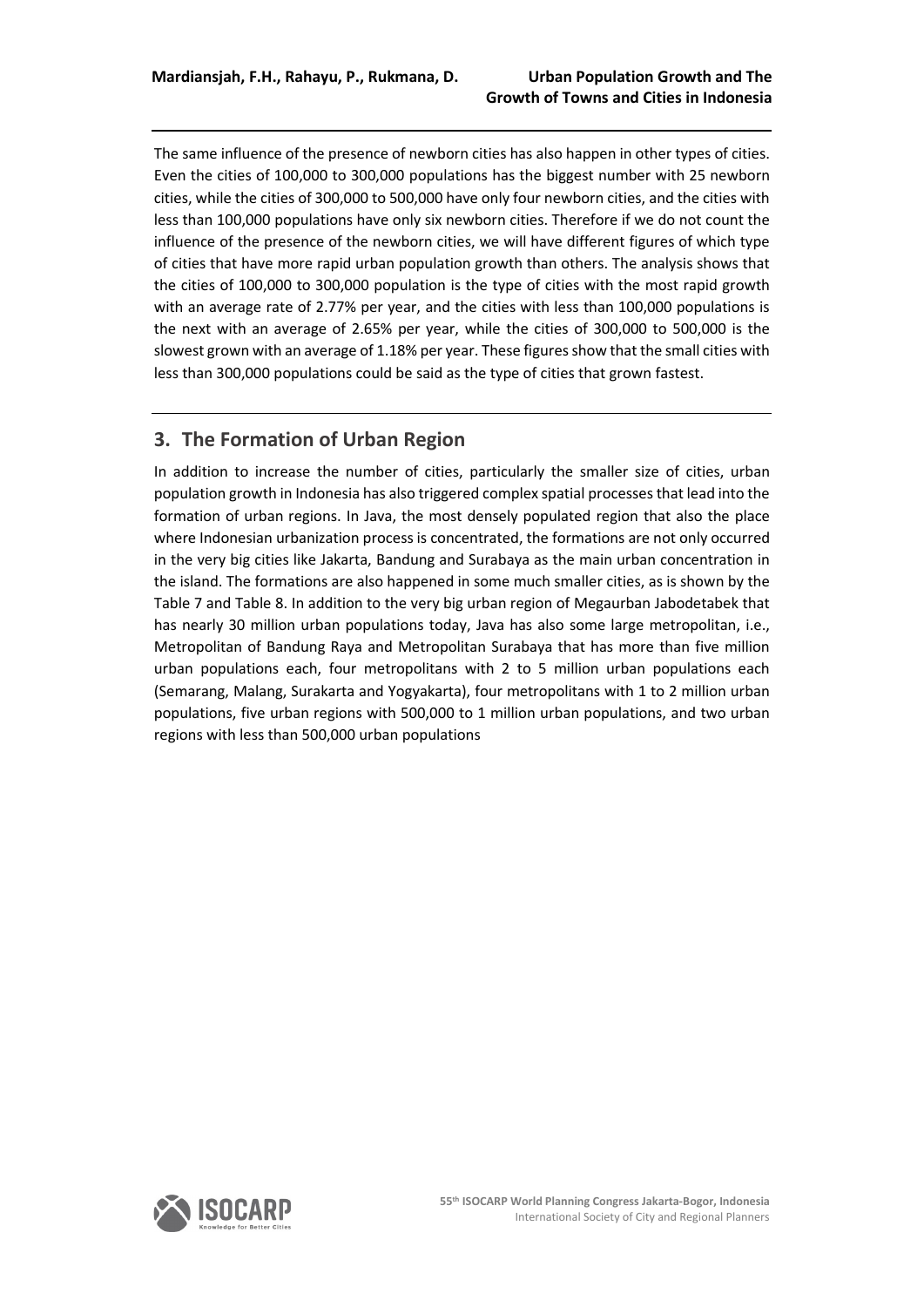|                                          |           | <b>Urban Population (people)</b> |            |            | Urban Growth (%) |       | Share (%) |
|------------------------------------------|-----------|----------------------------------|------------|------------|------------------|-------|-----------|
| <b>Region</b>                            | 1980      | 1990                             | 2000       | 2010       | 1980-2010        | 1980  | 2010      |
| Megaurban Jabodetabek<br>1.              | 7,782,469 | 13,096,673                       | 18,167,494 | 25,923,037 | 4.09%            | 100,0 | 100,0     |
| In the core areas (DKI Jakarta)          | 6,480,654 | 8,227,746                        | 8,361,079  | 9,607,787  | 1.3%             | 83.3% | 37.1%     |
| In the peripheries                       | 1,301,815 | 4,868,927                        | 9,806,415  | 16,315,250 | 8.8%             | 16.7% | 62.9%     |
| - the west peripheries (Bekasi Areas)    | 228,162   | 1,520,837                        | 3,266,664  | 5,413,132  | 11.1%            | 2.9%  | 20.9%     |
| - the east peripheries (Tangerang Areas) | 188,668   | 1,152,883                        | 2,631,542  | 4,443,001  | 11.1%            | 2.4%  | 17.1%     |
| - the south peripheries (Bogor Areas)    | 884,985   | 2,195,207                        | 3,908,209  | 6,459,117  | 6.9%             | 11.4% | 24.9%     |
| 2. Metropolitan Badung Raya              | 2,099,892 | 3,349,995                        | 4,792,806  | 6,548,327  | 3.9%             | 100,0 | 100,0     |
| In the core areas                        | 1,461,407 | 2,058,122                        | 2,136,260  | 2,394,873  | 1.7%             | 69.6% | 36.6%     |
| In the peripheries                       | 638,485   | 1,291,873                        | 2,656,546  | 4,153,454  | 6.4%             | 30.4% | 63.4%     |
| 3. Metropolitan Surabaya                 | 2,581,984 | 3,660,295                        | 5,297,677  | 6,316,557  | 3.0%             | 100,0 | 100,0     |
| In the core areas                        | 2,017,527 | 2,473,272                        | 2,599,796  | 2,765,487  | 1.1%             | 78.1% | 43.8%     |
| In the peripheries                       | 564,457   | 1,187,023                        | 2,697,881  | 3,551,070  | 6.3%             | 21.9% | 56.2%     |
| 4. Metropolitan Semarang                 | 1,289,008 | 1,746,977                        | 2,256,867  | 2,891,293  | 2.7%             | 100,0 | 100,0     |
| In the core areas                        | 1,024,957 | 1,250,971                        | 1,348,803  | 1,520,481  | 1.3%             | 79.5% | 52.6%     |
| In the peripheries                       | 264,051   | 496,006                          | 908,064    | 1,370,812  | 5.6%             | 20.5% | 47.4%     |
| 5. Metropolitan Malang                   | 704,975   | 1,130,034                        | 1,693,709  | 2,157,237  | 3.8%             | 100,0 | 100,0     |
| In the core areas                        | 510,906   | 695,089                          | 742,263    | 820,243    | 1.6%             | 72.5% | 38.0%     |
| In the peripheries                       | 194,069   | 434,945                          | 951,446    | 1,336,994  | 6.6%             | 27.5% | 62.0%     |
| 6. Metropolitan Surakarta                | 772,129   | 1,176,365                        | 1,834,189  | 2,130,073  | 3.4%             | 100,0 | 100,0     |
| In the core areas                        | 469,532   | 504,176                          | 490,214    | 499,337    | 0.2%             | 60.8% | 23.4%     |
| In the peripheries                       | 302,597   | 672,189                          | 1,343,975  | 1,630,736  | 5.8%             | 39.2% | 76.6%     |
| 7. Metropolitan Yogyakarta               | 570,853   | 1,235,182                        | 1,697,581  | 2,148,223  | 4.5%             | 100,0 | 100,0     |
| In the core areas                        | 398,192   | 412,392                          | 396,744    | 388,627    | $-0.1%$          | 69.8% | 18.1%     |
| In the peripheries                       | 172,661   | 822,790                          | 1,300,837  | 1,759,596  | 8.1%             | 30.2% | 81.9%     |

*Sources : Calculated from census data of 1980, 1990, 2000 and 2010*

**Table 7. Urban population growth in large urban regions in Java from 1980 to 2010**

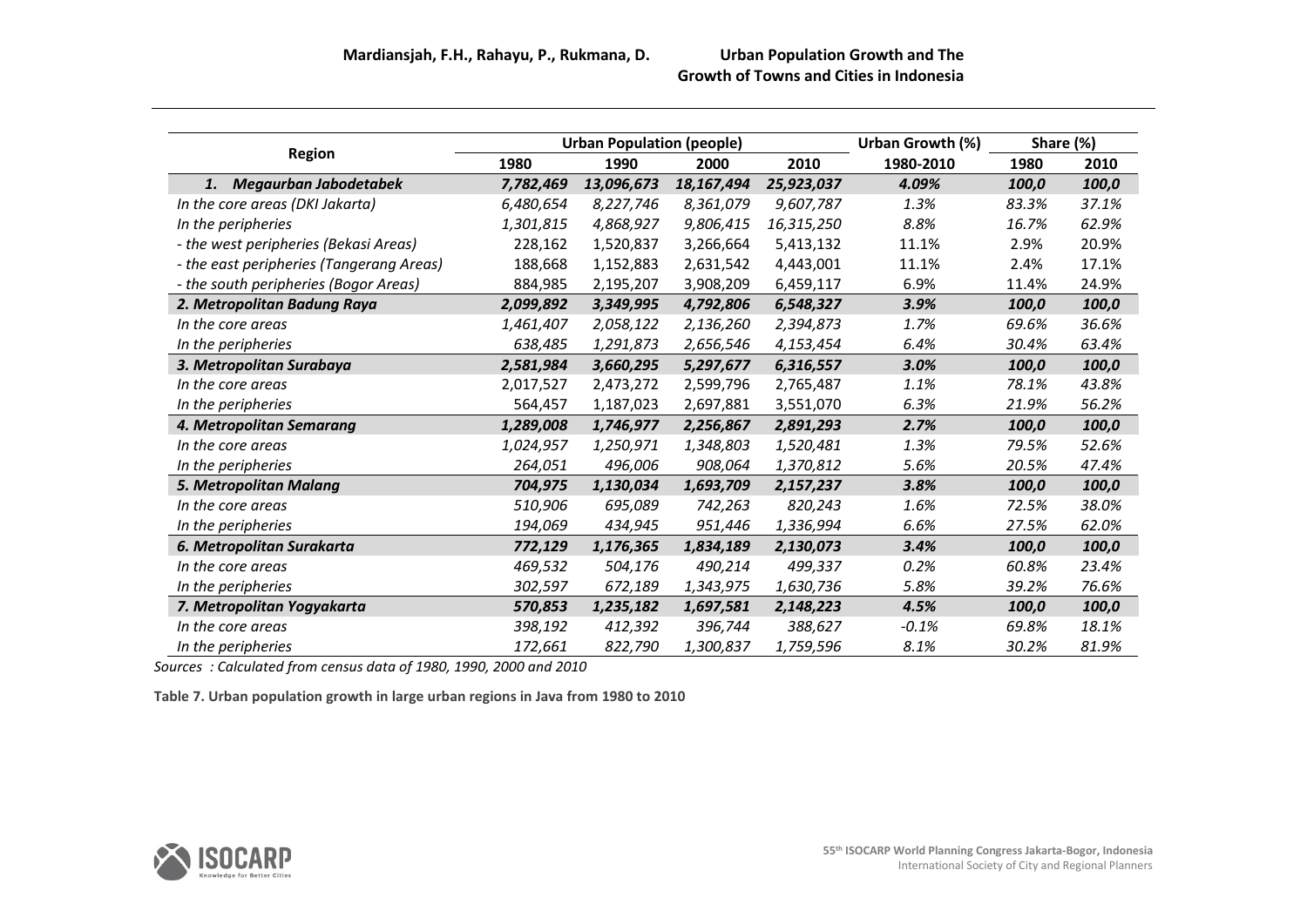| <b>Region</b>                         |         |           | <b>Urban Population (people)</b> |           | Urban<br>Growth (%) |        | Share (%) |
|---------------------------------------|---------|-----------|----------------------------------|-----------|---------------------|--------|-----------|
|                                       | 1980    | 1990      | 2000                             | 2010      | 1980-2010           | 1980   | 2010      |
| 1. Metropolitan Cirebon               | 459,918 | 868,330   | 1,354,999                        | 1,883,821 | 4.8%                | 100,0  | 100,0     |
| In the core areas                     | 223,504 | 254,477   | 272,263                          | 296,389   | 0.9%                | 48.6%  | 15.7%     |
| In the peripheries                    | 236,414 | 613,853   | 1,082,736                        | 1,587,432 | 6.6%                | 51.4%  | 84.3%     |
| 2. Metropolitan Tegal                 | 502,061 | 1,012,893 | 1,543,807                        | 1,800,862 | 4.3%                | 100,0  | 100,0     |
| In the core areas                     | 131,440 | 229,713   | 236,900                          | 239,599   | 2.0%                | 26.2%  | 13.3%     |
| In the peripheries                    | 370,621 | 783,180   | 1,306,907                        | 1,561,263 | 4.9%                | 73.8%  | 86.7%     |
| 3. Sukabumi Urban Region              | 324,370 | 453,714   | 760,679                          | 1,279,379 | 4.7%                | 100.0% | 100.0%    |
| In the core areas                     | 109,898 | 119,938   | 252,420                          | 298,681   | 3.4%                | 33.9%  | 23.3%     |
| In the peripheries                    | 214,472 | 333,776   | 508,259                          | 980,698   | 5.2%                | 66.1%  | 76.7%     |
| 4. Cilegon Urban Region               | 139,984 | 269,096   | 753,523                          | 1,224,477 | 7.5%                | 100,0  | 100,0     |
| In the core areas                     | nd      | nd        | 294,936                          | 360,125   | 2.0%                | 58.0%  | 29.4%     |
| In the peripheries                    | 139,984 | 269,096   | 458,587                          | 864,352   | 6.3%                | 60.9%  | 70.6%     |
| 5. Kediri Urban Region                | 301,201 | 469,179   | 761,834                          | 949,221   | 3.9%                | 100,0  | 100,0     |
| In the core areas                     | 221,636 | 249,538   | 244,519                          | 268,507   | 0.6%                | 73.6%  | 28.3%     |
| In the peripheries                    | 79,565  | 219,641   | 517,315                          | 680,714   | 7.4%                | 26.4%  | 71.7%     |
| 6. Pasuruan Urban Region              | 258,404 | 408,697   | 677,415                          | 847,996   | 4.0%                | 100,0  | 100,0     |
| In the core areas                     | 93,366  | 152,075   | 162,521                          | 186,262   | 2.3%                | 36.1%  | 22.0%     |
| In the peripheries                    | 165,038 | 256,622   | 514,894                          | 661,734   | 4.7%                | 63.9%  | 78.0%     |
| 7. Pekalongan Urban                   | 270,883 | 432,983   | 618,151                          | 708,369   | 3.3%                | 100,0  | 100,0     |
| <b>Region</b>                         |         |           |                                  |           |                     |        |           |
| In the core areas                     | 132,413 | 242,874   | 262,272                          | 274,839   | 2.5%                | 48.9%  | 38.8%     |
| In the peripheries                    | 138,470 | 190,109   | 355,879                          | 433,530   | 3.9%                | 51.1%  | 61.2%     |
| 8. Probolinggo Urban<br><b>Region</b> | 159,696 | 283,151   | 432,133                          | 567,142   | 4.3%                | 100,0  | 100,0     |
| In the core areas                     | 100,152 | 176,906   | 156,657                          | 196,957   | 2.3%                | 62.7%  | 34.7%     |
| In the peripheries                    | 59,544  | 106,245   | 275,476                          | 370,185   | 6.3%                | 37.3%  | 65.3%     |
| 9. Blitar Urban Region                | 152,626 | 271,087   | 379,242                          | 554,531   | 4.4%                | 100,0  | 100,0     |
| In the core areas                     | 78,381  | 118,933   | 119,372                          | 131,968   | 1.8%                | 51.4%  | 23.8%     |
| In the peripheries                    | 74,245  | 152,154   | 259,870                          | 422,563   | 6.0%                | 48.6%  | 76.2%     |
| 10. Magelang Urban                    | 221,462 | 291,110   | 398,438                          | 449,731   | 2.4%                | 100,0  | 100,0     |
| <b>Region</b>                         |         |           |                                  |           |                     |        |           |
| In the core areas                     | 123,358 | 123,213   | 117,531                          | 118,227   | $-0.1%$             | 55.7%  | 26.3%     |
| In the peripheries                    | 98,104  | 167,897   | 280,907                          | 331,504   | 4.1%                | 44.3%  | 73.7%     |
| 11. Madiun Urban Region               | 206,522 | 246,802   | 314,830                          | 364,431   | 1.9%                | 100,0  | 100,0     |
| In the core areas                     | 150,260 | 170,050   | 163,956                          | 170,964   | 0.4%                | 72.8%  | 46.9%     |
| In the peripheries                    | 56,262  | 76,752    | 150,874                          | 193,467   | 4.2%                | 27.2%  | 53.1%     |

*Sources: Calculated from census data of 1980, 1990, 2000 and 2010.*

**Table 8. Urban population growth in smaller urban regions in Java from 1980 to 2010**

Firman (2016) argues that the period of 1980s to 2000s are the period of mega-urbanization of Java with the phenomena of development of the Megaurban Jakarta, Bandung and Surabaya. The high population density that make the concentrated urbanization possible to be happened in Java and the enormous annual absolute increase bring fundamental basis for

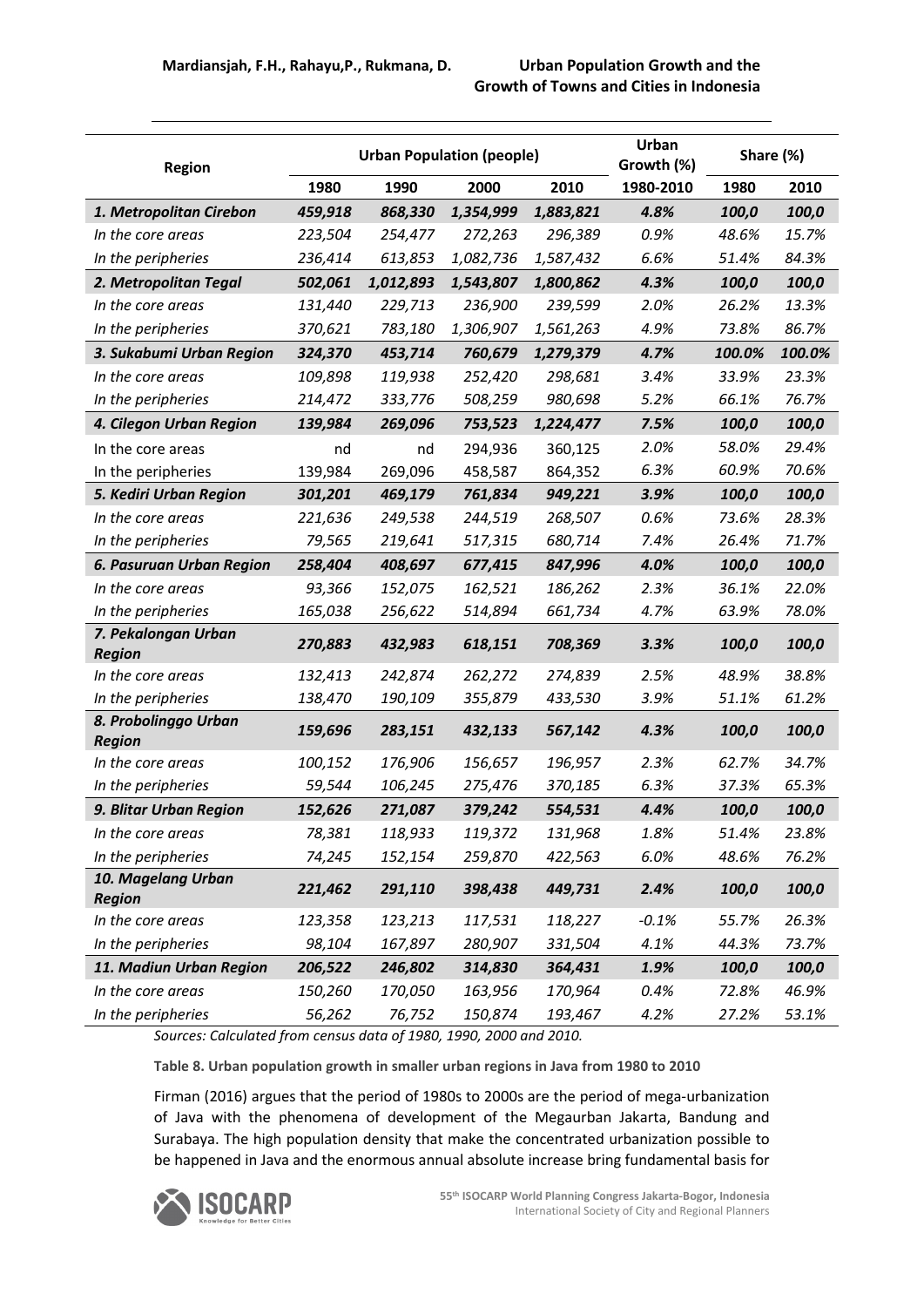the occurrence of the development of urban region formation that have based on not only in big cities in the form of megaurban or large metropolitan formation, but also in some much smaller cities in the form of small and medium size metropolitan. The development of urban region formation has shift many of urban activities, especially residential, manufacturing and services, from the cores into the fringe areas that brought a great expansion of the urban areas, that later also brought some urban environmental and also issues like traffic jams, flood problems, high intention of ground water utilizations, the appearance of urban heat problems, as well as crimes, poverties, social exclusions and other inequalities in the urban life of every urban region.

Most of the processes are influenced by the limited ability of the core areas in providing space for activities to the growing population and urban activities in these urban areas. The limited provision of spaces in the core areas resulted in high prices of land in the areas, which encouraged many growing activities, especially housing and industrial activities, tend to move out of the city to find cheaper land prices. In the small city-based urban region formation, the development of these formations are also influenced by the narrowness of the administrative area of the city that play as the urban core, which is supported by the availability of regional roads that provide good access for the growing activities outside the city boundaries. As the result, the urban areas expanded beyond the city's boundaries into the peripheries, which are usually the jurisdiction of neighborhood *kabupaten*, which is followed by the formation of small towns and cities in the territory of the *kabupaten*. Even, in the case of Jakarta and Bandung, the process has also created newborn big or millionaire municipalities. In this regard, thus, the formation process of urban region could also be seen as one of the influential factor for the urbanization process in many *kabupaten*.

It is also interesting to know that the development of urban region formation outside Java is not strong as its appearance in Java yet, as today they are only appear in Medan Metropolitan Region in North Sumatera, Metropolitan Makassar in South Sulawesi, and Metropolitan Denpasar in Bali. Meanwhile in Java, their emergence is relatively evenly distributed, as the two largest urban regions, i.e. Jabodetabek and Bandung, are located in western part of Java, and the third and fifth largest, i.e., Surabaya and Malang, are located in eastern part, and the other three large metropolitan, i.e., Semarang, Surakarta and Yogyakarta, are located in central part of Java. In addition, in term of coastal and inland area, even though two out of the three largest, i.e. Jabodetabek and Surabaya, are located in the coastal area, there is Bandung that is located in an inland area. Moreover, three out of four other large urban regions (Malang, Surakarta and Yogyakarta) are located in inland areas, and six out of eleven smaller urban regions are also not in coastal areas.

## **4. The Increasing Roles of Non Statutory Towns and Cities in**  *Kabupaten*

Another important feature in recent Indonesian urbanization process is the increasing roles of the *kabupaten* in welcoming urban population growth. As shown in Table 9, the high increase of the number of *kota* or municipalities was not followed by the increase of their share in accommodating urban population in their areas. Instead of increasing, the role of municipalities has declined. The role has decreased from 71.5% of the national urban population in 1971 to only 44.2% in 2010, even though the number of *kota* or municipalities has been double in the periods and the number of urban population of municipalities has also

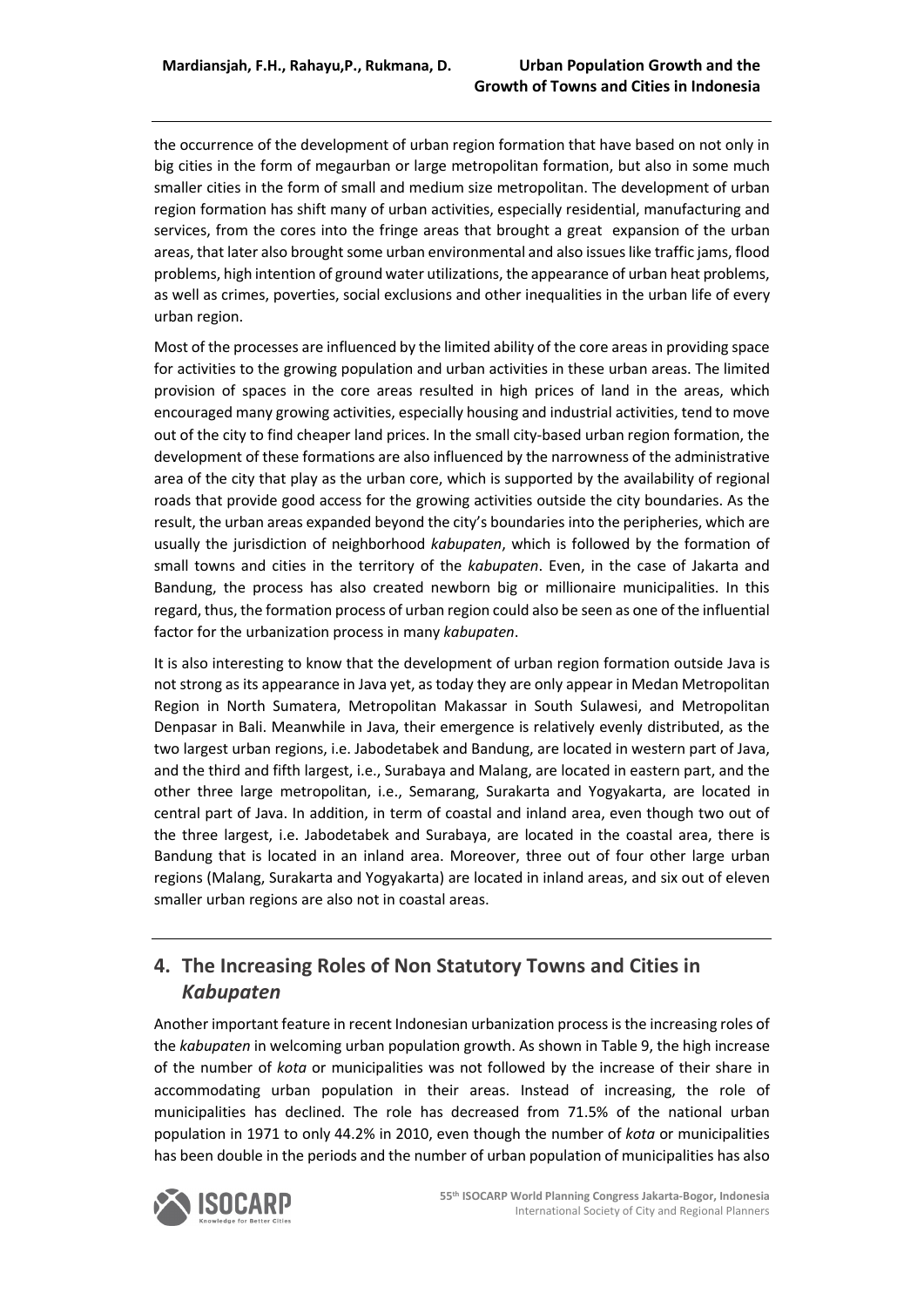increased from 15.9 million to 52.3 million. The decreasing role of the municipalities was, in fact, due to the more rapid increase of the urban population in *kabupaten, which* increased from 5.9 million (28.5%) in 1971 to 66.1 million (55.8%) in 2010 (see Table 4). In this context, it indicates that the process of urbanization in Indonesia brings urban areas in *kabupaten* have become the main place for urban population growth in Indonesia.

| Year | <b>Kabupaten</b> | Share (%) | Kota       | Share (%) | Total       | <b>Number of Kota</b> | % Urban |
|------|------------------|-----------|------------|-----------|-------------|-----------------------|---------|
| 1971 | 5.912.294        | 28.5      | 14,852,978 | 71.5      | 20,765,272  | 50                    | 17.5    |
| 1980 | 14.048.324       | 42.8      | 18,797,505 | 57.2      | 32,845,829  | 50                    | 22.3    |
| 1990 | 29.267.080       | 52.8      | 26.122.091 | 47.2      | 55,389,171  | 51                    | 30.9    |
| 2000 | 49.083.721       | 56.7      | 37.518.129 | 43.3      | 86,601,850  | 63                    | 42      |
| 2010 | 66.059.240       | 55.8      | 52.261.016 | 44.2      | 118.320.256 | 94                    | 49.8    |

*Source : Calculated from census data of 1971, 1980, 1990, 2000 and 2010*

**Table 9. Distribution of urban population and among kabupaten and kota, 1971 – 2010**

The increasing urban population in *kabupaten* has led to the increasing the number of urbanized *kabupaten*. According to the result of the national census 2010, there were 33 *kabupaten* in Indonesia that more than half of their populations reside in their urban places that consist of 21 *kabupaten* in Java and 12 *kabupaten* outside Java. Moreover, there were also three *kabupaten* (Garut of West Java, and Malang and Jember of East Java) that have more than one million urban population although their urbanization level were still less than 50%. Kabupaten Bogor could be considered as the biggest urbanized kabupaten since it has more 3.8 million urban population in 2010, followed by *Kabupaten* Bandung (2.7 million), Tangerang (2.3 million), Bekasi (2.1 million), Sidoarjo (1.7 million), Cirebon (1.6 million), Deli Serdang of North Sumatra (1.4 million), Karawang (1.3 million), and so on. The existence of the very big number urban population in their territories could be seen as important reason that makes them, as well as other urbanized *kabupaten*, need to have good effort in managing their urbanization process.

It is also interesting to know that there were 11 *kabupaten* that have very high urbanization level with more than 75% of urbanization level that consist of nine *kabupaten* in Java and two *kabupaten* outside Java. The western part of Java, which consists of the DKI Jakarta, West Java, and Banten Provinces, is the micro region where the urbanization process has much more been concentrated. This region has biggest number of very high urbanization level *kabupaten* with more than one million urban populations, i.e., Bogor, Bekasi and Tangerang that play as the peripheries of DKI Jakarta, and Bandung and Bandung Barat that play as the peripheries of Metropolitan Bandung. In fact, these *kabupaten* have spawned newborn big or even millionaire municipalities. Moreover, this region has also other *kabupaten* Cirebon, Karawang and Garut that have also more than one million urban populations each. Kabupaten Karawang could be regarded as part of the large corona in the Megaurban Jabodetabek, since it is located adjacent to *Kabupaten* Bekasi that is being a part of the peripheries in the megaurban. Meanwhile, Kabupaten Garut is part of the large corona in the Metropolitan Bandung as its location adjacent to *Kabupaten* Bandung, the peripheries in the metropolitan, and *Kabupaten* Cirebon is the periphery of *Kota* Cirebon, in which both of them form Cirebon Metropolitan.

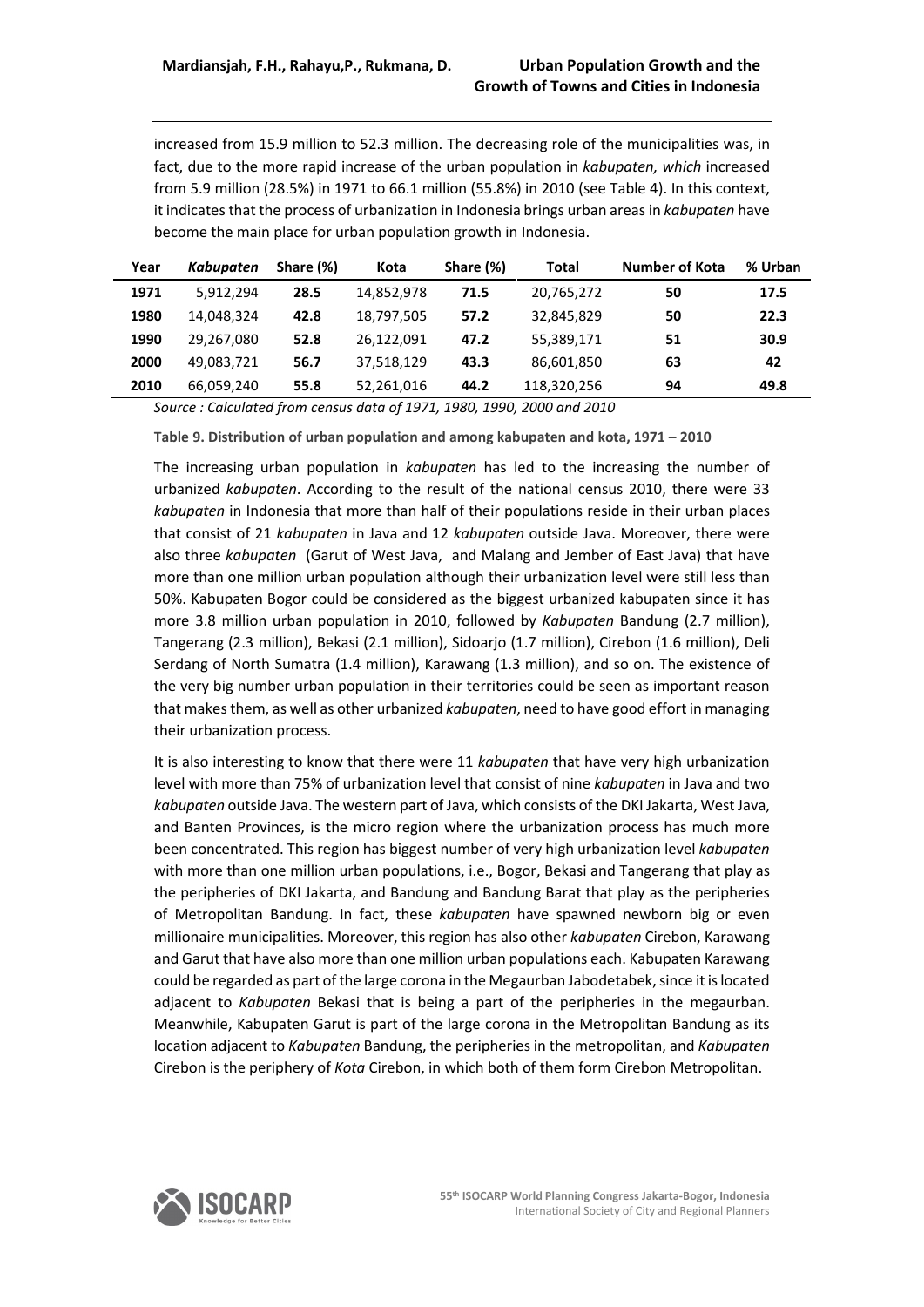|                           | Urban             | Percentage | <b>Number of</b> | Number of                 | <b>Range of Population</b> |         |  |
|---------------------------|-------------------|------------|------------------|---------------------------|----------------------------|---------|--|
| Kabupaten                 | <b>Population</b> | Urban      | <b>Kecamatan</b> | Urban<br><b>Kecamatan</b> | <b>Smallest</b>            | Largest |  |
| <b>West Java Province</b> |                   |            |                  |                           |                            |         |  |
| - Bogor                   | 3,770,213         | 79.0%      | 40               | 31                        | 40,013                     | 309,918 |  |
| - Bandung                 | 2,673,499         | 84.1%      | 31               | 27                        | 36,529                     | 220,762 |  |
| - Bekasi                  | 2,108,130         | 80.1%      | 23               | 16                        | 37,253                     | 417,008 |  |
| - Cirebon                 | 1,587,432         | 76.8%      | 40               | 36                        | 12,888                     | 72,036  |  |
| - Karawang*               | 1,268,086         | 59.6%      | 30               | 12                        | 38,817                     | 145,215 |  |
| - Garut*                  | 1,043,517         | 43.4%      | 42               | 15                        | 25,142                     | 117,726 |  |
| - Bandung Barat           | 938,778           | 62.2%      | 16               | 8                         | 53,619                     | 147,797 |  |
| - Purwakarta*             | 458,599           | 53.8%      | 17               | 6                         | 29,314                     | 165,447 |  |
| <b>Banten Province</b>    |                   |            |                  |                           |                            |         |  |
| - Tangerang               | 2,324,209         | 82.0%      | 29               | 23                        | 38,437                     | 227,634 |  |
| <b>Central Java</b>       |                   |            |                  |                           |                            |         |  |
| <b>Province</b>           |                   |            |                  |                           |                            |         |  |
| - Tegal                   | 811,372           | 58.2%      | 18               | 10                        | 40,094                     | 109,035 |  |
| - Banyumas*               | 807,607           | 52.0%      | 27               | 12                        | 27,894                     | 233,951 |  |
| - Klaten                  | 759,450           | 67.2%      | 26               | 18                        | 15,233                     | 57,958  |  |
| - Jepara*                 | 656,570           | 59.8%      | 16               | 8                         | 28,842                     | 98,054  |  |
| - Pemalang*               | 636,977           | 50.5%      | 14               | 7                         | 24,201                     | 147,087 |  |
| - Sukoharjo               | 632,367           | 76.7%      | 12               | 8                         | 15,348                     | 127,886 |  |
| - Kudus*                  | 600,965           | 77.3%      | 9                | $\overline{7}$            | 54,208                     | 99,466  |  |
| - Pekalongan              | 433,530           | 51.7%      | 19               | 8                         | 20,435                     | 79,797  |  |
| Yogyakarta                |                   |            |                  |                           |                            |         |  |
| Province                  |                   |            |                  |                           |                            |         |  |
| - Bantul                  | 761,396           | 83.5%      | 17               | 12                        | 26,228                     | 120,015 |  |
| - Sleman                  | 998,200           | 91.3%      | 17               | 16                        | 18,534                     | 181,490 |  |
| <b>East Java Province</b> |                   |            |                  |                           |                            |         |  |
| - Malang                  | 1,166,046         | 47.7%      | 33               | 14                        | 19,861                     | 140,403 |  |
| - Jember                  | 1,018,122         | 43.6%      | 31               | 10                        | 23,695                     | 116,032 |  |
| - Sidoarjo                | 1,772,043         | 91.3%      | 18               | 18                        | 31,373                     | 228,818 |  |
| - Jombang*                | 746,272           | 62.1%      | 21               | 12                        | 25,980                     | 137,233 |  |
| - Gresik                  | 703,912           | 59.8%      | 19               | 8                         | 22,340                     | 112,755 |  |

*Source : Calculated from result of 2010 census.* 

*Note : The asterisk indicates that the kabupaten is not adjacent of any city.*

**Table 10. Urban population and it concentrations in urbanized kabupaten in Java, 2010**

The regional urbanization process taken place into the *kabupaten* has also triggered many town formations in the territory of *kabupaten*, as results of the population densification as well as the nonagricultural activities development that lead to rural-to-urban reclassification process of villages in the *kabupaten*. Although Firman (2003) argued that the growth of the urban population in Indonesia has strongly influenced by the growth of large cities in the predominantly agricultural regions in the corridors of the regional roads that connect the large cities of Java, the rural to urban reclassification processes are not only happened in villages of the *kabupaten* located in adjacent to large cities but also in villages in the *kabupaten* around

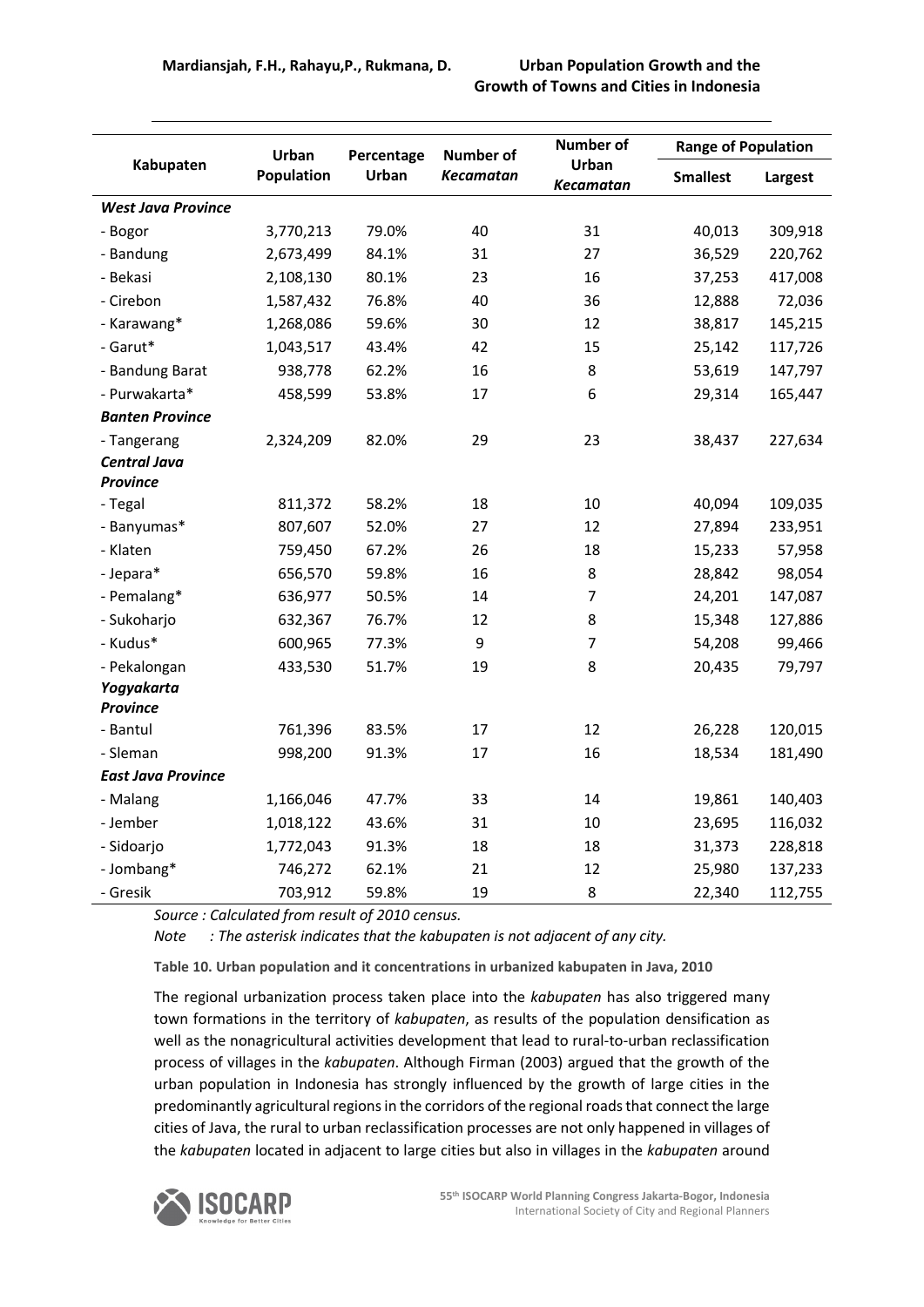much smaller size of cities, including in those that are not adjacent to any cities like in Karawang, Garut and Purwakarta of West Java Province, in Banyumas, Jepara, Pemalang and Kudus of Central Java Province, and Jombang of East Java Province. The densification process as well as the development of urban activities changed the previously rural areas into more urbanized areas and form urban areas in the *kabupaten*'s territory, in both small and large size. Firman (2016) said that in Java alone, the number of villages classified as urban village has increased from 7510 villages in 2000 to 9239 villages in 2010.

| Kabupaten                                   | Urban<br>Population | Percentage<br>Urban | Number of<br>Kecamatan | Number of<br>Urban<br><b>Kecamatan</b> | <b>Range of Population</b> |         |
|---------------------------------------------|---------------------|---------------------|------------------------|----------------------------------------|----------------------------|---------|
|                                             |                     |                     |                        |                                        | <b>Smallest</b>            | Largest |
| <b>Region of Sumatra</b>                    |                     |                     |                        |                                        |                            |         |
| Deli Serdang of North Sumatera              | 1,355,844           | 75.7%               | 22                     | 11                                     | 38,201                     | 340,844 |
| Bengkalis of Riau                           | 249,446             | 50.1%               | 8                      | 2                                      | 37,577                     | 183,567 |
| Belitung of Bangka Belitung                 | 90,557              | 58.1%               | 5                      | 1                                      | 86,031                     | 86,031  |
| Belitung Timur of Bangka<br><b>Belitung</b> | 62,448              | 58.7%               | 7                      | 4                                      | 7,042                      | 28,922  |
| Karimun of Riau Archipelago                 | 130,443             | 61.4%               | 9                      | 4                                      | 20,855                     | 39,190  |
| Bintan of Riau Archipelago                  | 86,331              | 60.7%               | 10                     | 4                                      | 10,633                     | 37,197  |
| <b>Region of Other Islands</b>              |                     |                     |                        |                                        |                            |         |
| Badung of Bali                              | 443,699             | 81.7%               | 6                      | 5                                      | 52,017                     | 104,934 |
| Gianyar of Bali                             | 322,025             | 68.5%               | 7                      | 5                                      | 27,021                     | 87,680  |
| Klungkung of Bali                           | 87,651              | 51.4%               | 4                      | 2                                      | 23,016                     | 46,605  |
| East Lombok of NTB                          | 555,562             | 50.3%               | 20                     | 10                                     | 24,707                     | 76,741  |
| Berau of East Kalimantan                    | 89,688              | 50.1%               | 13                     | 2                                      | 14,141                     | 62,725  |
| Mimika of Papua                             | 123,425             | 67.8%               | 12                     | 2                                      | 10,662                     | 106,529 |

*Source : Calculated from result of 2010 census.*

**Table 11. Urban population and it concentrations in urbanized kabupaten outside Java, 2010**

In terms of town formation, a detail study using three rapidly urbanized *kabupaten*, i.e., Kabupaten Tegal, Malang and Purwakarta show that all of the urban villages in a *kabupaten* will not agglomerate into single urban area (Mardiansjah, 2013). The wide area of the *kabupaten*'s territory, where the agricultural land is often still dominating the land have made the reclassification process only occurred in some particular villages that mostly are influenced by two factors, i.e., the history of the villages as service centers and the potential of the villages as the place of development. Most of the villages that reclassified as the initial urban villages are the villages that play role as the place of service center like the market place or other services like educational or health services. Meanwhile, the availability of regional road that connecting the villages to the surrounding urban centers as well as its distance, and the availability of potential economic activities are parts of the potential of the villages as the place of development. Therefore, instead of to be agglomerated into single urban area, in most cases, urban villages of the *kabupaten* agglomerated into some town (urban areas) with varying sizes of tows.

Table 10 and Table 11 show the number of urbanized *kecamatan*, a territorial subdivision of kabupaten, with the range of population size in every urbanized *kecamatan* for every urbanized *kabupaten*. In fact, the number of urbanized *kecamatan* is not the same with the number of town formed in the *kabupaten*. For example *Kabupaten* Tegal that has 10 urbanized

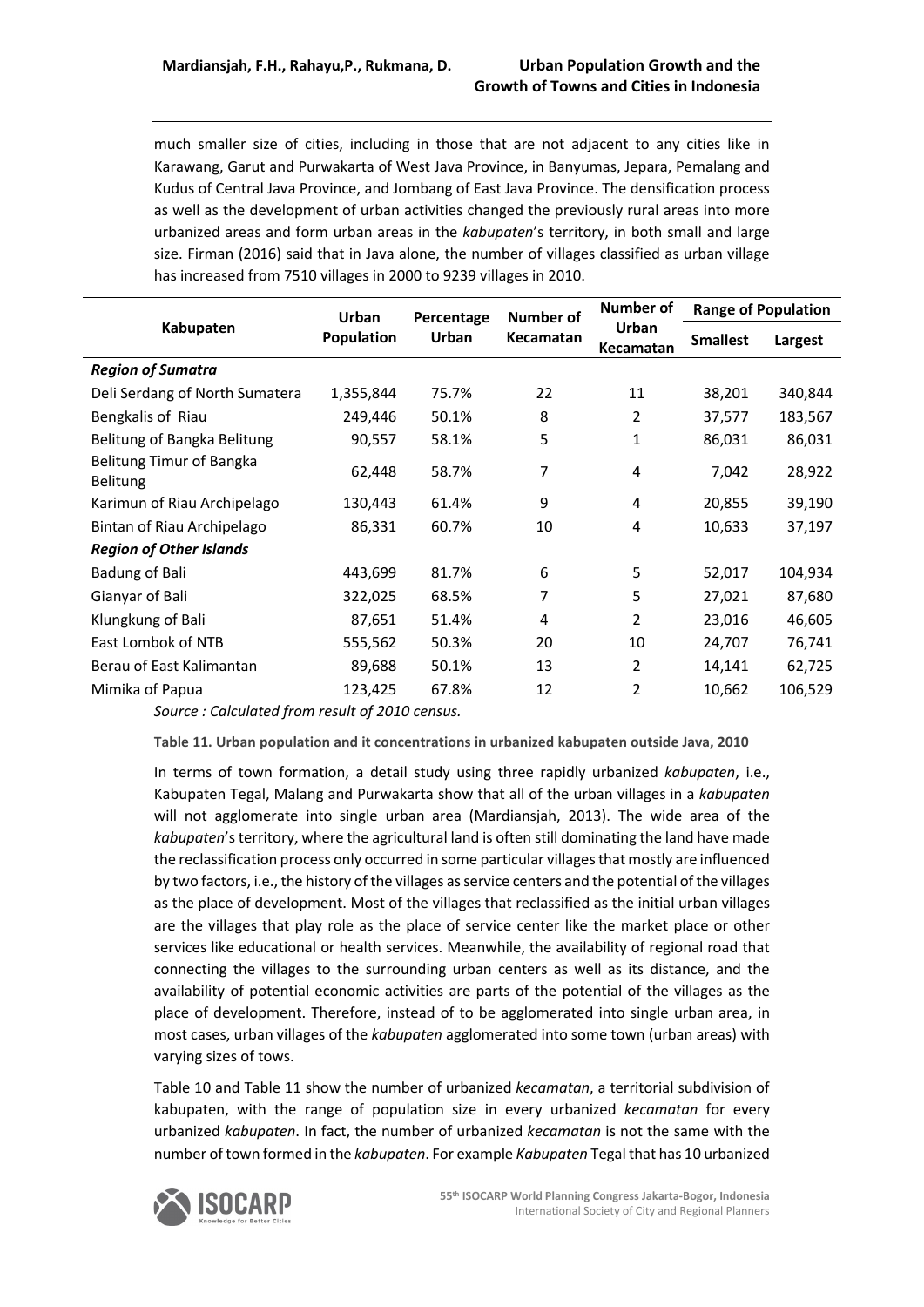*kecamatan* (see Table 10) has five towns in the territory, since six *kecamatan* agglomerated into two relatively big towns with a population of about 200,000 and 300,000 respectively, and other two other *kecamatan* agglomerated into one town with 80,000 populations and the rest two *kecamatan* form their own town; *Kabupaten* Malang that has 14 urbanized *kecamatan* has nine small and medium sized towns (30,000 to 200,000 dwellers); and *Kabupaten* Purwakarta that has six urbanized *kecamatan* has two small and medium sized tows ((60,000 and 210,000 respectively). Nevertheless, the number of urbanized *kecamatan* could be seen as an indicator that most of urbanized *kabupaten* have several towns formed in their territory with varying size but significantly comparable to the population of many cities in Indonesia.

#### **4.1. Some Important Challenges of Urbanization of** *Kabupaten* **in Indonesia**

Previous discussion argues that urban population and urbanization process in Indonesia has not only intensified the urban challenges in large cities but also emerge the in much smaller size town and cities. The challenge in the small and medium cities is coming from the rapid growth of its population as well as increasing number of the type of cites, in both types: cities of 100,000 to 300,000 populations and cities with less than 100,000 populations. Especially for those located in Java, these type of cities has also experienced a process of urban region formation, in which the urban population growth take place beyond the city's border and go to the surrounding *kabupaten* that lead into a rural-to-urban reclassification process in some particular villages where the urban population growth of *kabupaten* took place. In these regards, Firman (2016) argues the process is a kind of urban conurbation process of the large cities that has led the urban population growth occurred not only in the city core area but also extended to the peripheries, the territory of *kabupaten*. Firman (2016) also argued that the rapid growth of urban population in the *kabupaten* was the part of the mega-urbanization process in Indonesia (or in Java) that similar to other large cities in Asian countries. However, the presence of the rural to urban reclassification process has not only occurred in some *kabupaten* adjacent to large cities, but also in many *kabupaten* adjacent to much smaller cities and even in some *kabupaten* that are not adjacent to any cities, in Java and outside Java.

The different characteristic of Java to other regions, i.e., a very high population density, has led into different characteristics of urbanization processes from those outside Java. In Java, the urban conurbation processes have been occurred in both small and large cities, and even happened in some particular not-adjacent-to-any-cities *kabupaten*. These phenomena have also shown the different characteristics of urbanization in Java as an urbanization process that has been appeared in a regional level, which then brought significant differences in the number of urbanized *kabupaten* as well as in the urban population size among urbanized *kabupaten* among in Java and in other regions. In Java, the number of urbanized *kabupaten* is much bigger than those outside Java; and also the urban population size (see Table 10 and Table 11).

In these phenomena, later the role of cities in accommodating urban population growth has been decreasing. Their role that was receiving more than 70% of urban population until 1971 has decreased into less than 50% in the late of 1980s. In the opposite, the role of *kabupaten* in accepting urban population has increased from less than 30% in 1971 to more than 50% starting 1990, even though it was slightly deceased from 2000 to 2010 as there were some *pemekaran* some *kabupaten* into *kota* that also reclassified some urban dwellers of *kabupaten* into those of *kota*. Today, there are more than 66 million people live in towns in *kabupaten*, while about 52 million people reside in cities in Indonesia.

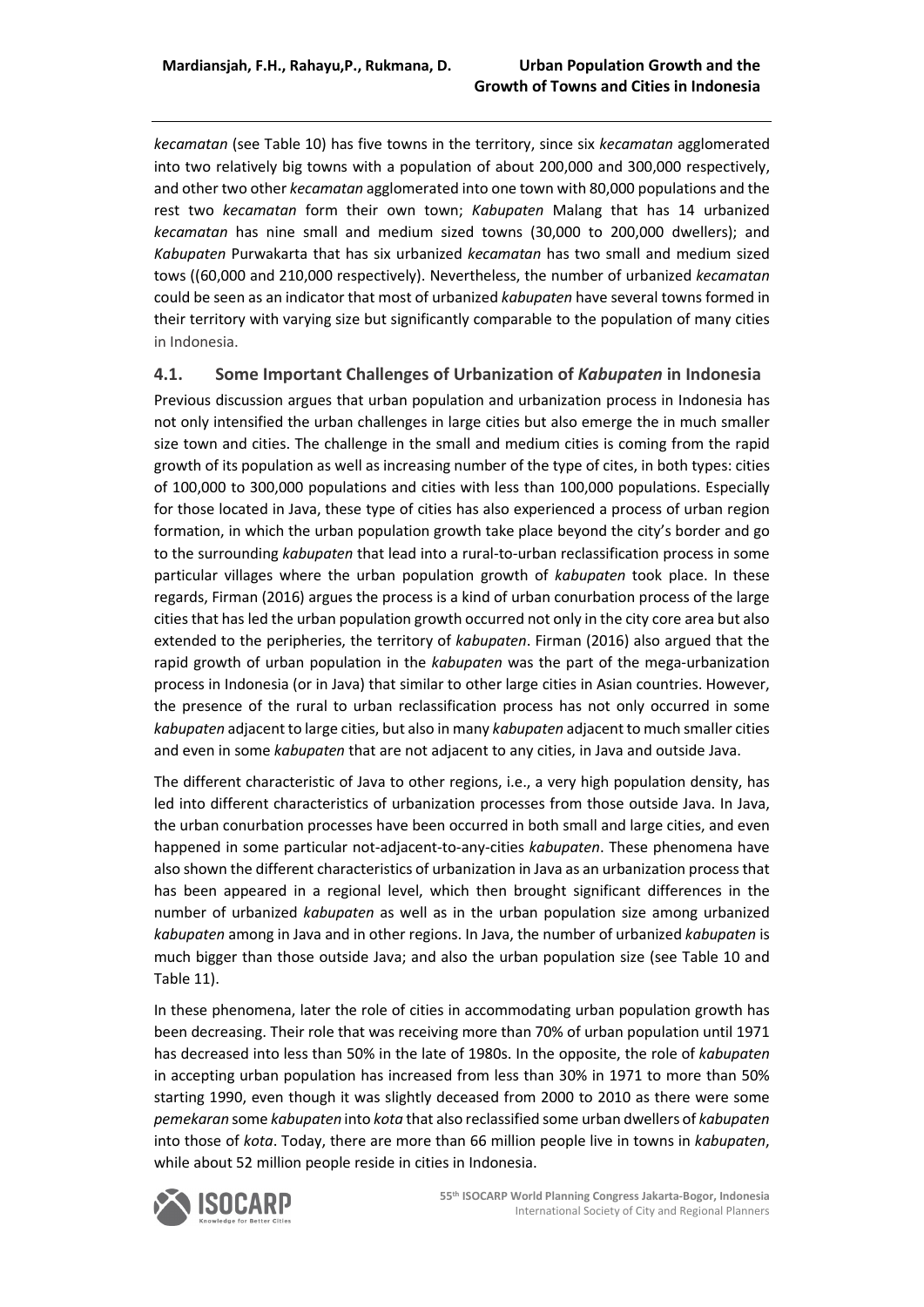The increasing role of *kabupaten* is considered to bring some important challenges in the urbanization process. The first challenge is coming from the large number of urban population involved in urbanization process in the *kabupaten*, which is not only in terms of the total number of urban population living in *kabupaten*, but also in terms of the number of urban population in some particular *kabupaten*. According to the result of the 2010 census, there are ten *kabupaten* (nine *kabupaten* in Java and one *kabupaten* in Sumatra), which have more than one million urban inhabitants. Some of them have more than two million urban inhabitants, like *Kabupaten* Bogor with 3.8 million urban dwellers, *Kabupaten* Bandung (2.7 million), Kabupaten Tangerang (2.3 million), and Kabupaten Bekasi (2.1 million). There are also 21 *kabupaten* that have around 500.000 to one million urban inhabitants in their territory. These figures indicate that many *kabupaten*, especially those located in Java, could also have big challenges in dealing with their urbanization process in their territory in order to respond their urban population growth.

The second challenge comes from the spatial characteristic of urban population concentration in *kabupaten* that is different from urban concentration in municipalities. Urban population in most *kabupaten* rarely concentrated in a single urban concentration, but commonly in more than one urban concentration with varying size that each of them is significantly comparable to that of the municipality. Most of them consist of the capital of the *kabupaten* and other urban concentrations, which are developed from existed rural centers (Mardiansjah, 2013). The large number of urban concentrations in *kabupaten* will also bring challenges for the *kabupaten's* institutions since they should take care of many towns in their territory in addition to their obligation in managing their regional as well as rural development processes.

The last important challenge comes from the nature of *kabupaten* that is designated as the local government for non-urban region as the complementarity of *kota* (municipality) that is designated for the urban region. As the implication, most of the government of *kabupaten* is not well prepared to implement well management of urban development processes as well as their implications. It is indicated by the absent of some institutions or services that specifically dedicated for managing urban development process such as city planning department/services, building control and supervision institution, and fire department in many *kabupaten* including in the urbanized *kabupaten*. Usually the functions of the absent institutions are performed by a division or even a section of certain institution. Thus, most of the functions are not run well since they are implemented by a lower echelon that means with smaller staffs, smaller financial resources, smaller technical capacities and also smaller decision powers.

These challenges come from the nature of towns in *kabupaten* that can be classified as nonstatutory ones. Since towns in *kabupaten* are the part of the *kabupaten*, they do not have their own authorities as well as their own resources, including human, financial, tools as well as decision powers, as all of the resources and authorities belong to the *kabupaten*. Therefore, all of the towns highly depend on the *kabupaten*'s institutions that should also take care of the *kabupaten*'s regional development as well as the rural development as most of *kabupaten* have non-urban areas as the majority of their administrative territory.

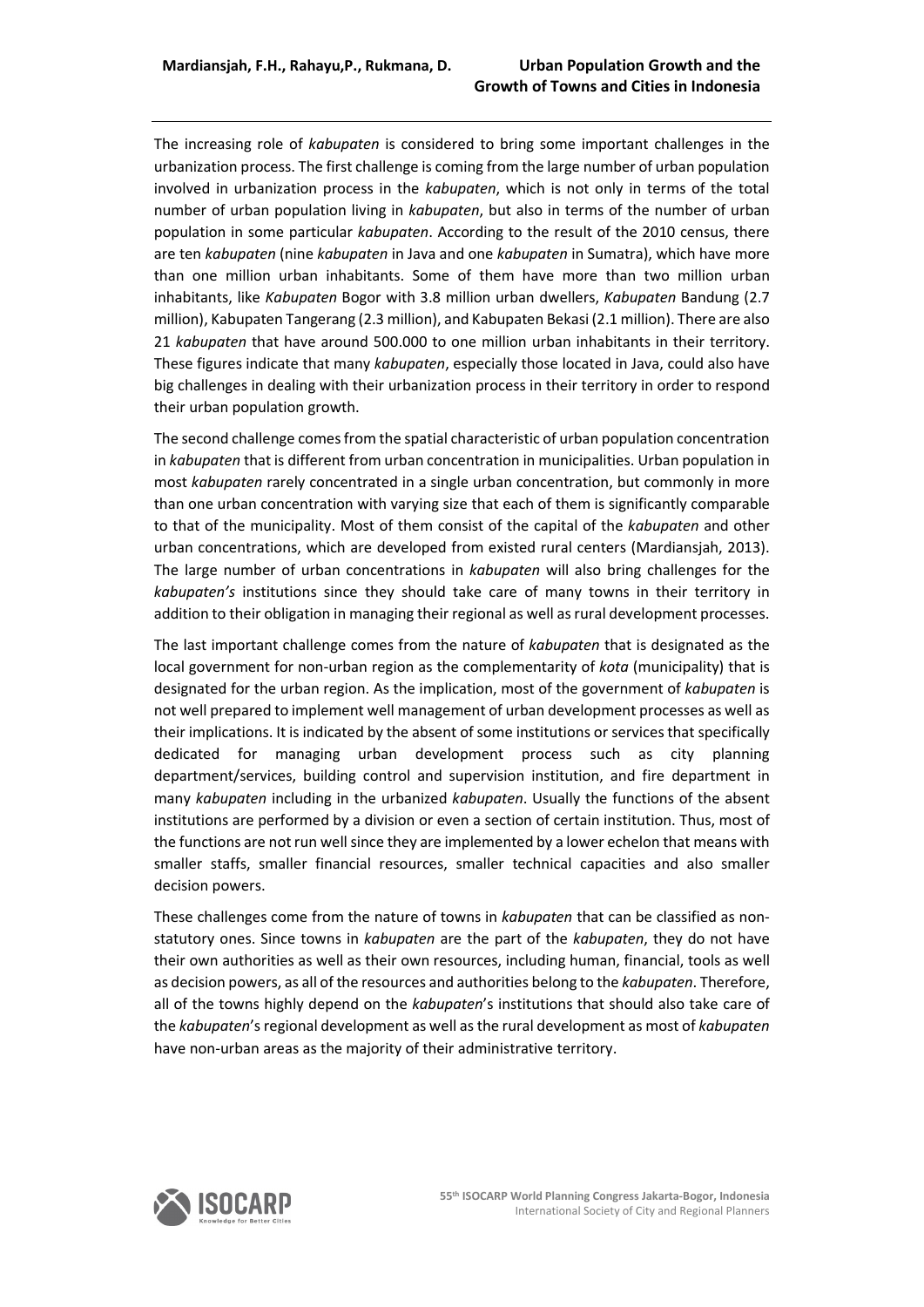### **5. Conclusion**

Located in the place where global urbanization grows rapidly, the Indonesian urban population growth and urbanization process become one of the significant processes that should be better understood and managed in order to take benefit from the inevitable process. The approach developed in this study provides insights into the importance of Indonesian urbanization process that has potential to be experienced by other developing countries in the south: the significant number of urban population involved, the spatial concentration of urban growth that remains to be concentrated in the main region, and the small towns and cities, including those the non-statutory, that should be given more serious attention in order to bring better management in their urban development process.

Although the pace has eased in the last few decades, the challenges brought by the urbanization process in Indonesia could not be considered to have diminished as well. Instead, the challenges will be greater in the future, since the number of annual number of new urban population involved continues to increase until the next decade and will only slightly decrease in the next few decades. This will bring some important changes in the country, as it has changed the population of the country into a predominantly urban society and has led Indonesia to become a member of group of countries that have more than one hundred million urban populations.

In addition to increase the size of some main urban agglomerations, like Jakarta that has grown as the Jabodetabek or the Jakarta Metropolitan Region (JMR), the megacity with a population of more than 25 million of urban inhabitants, including in both in the core and in the peripheries, there is a great tendency that urbanization process in Indonesia takes also place in much smaller town and cities that also developing, reforming, and reproducing small towns in the territory of *kabupaten*. These phenomena will lead into new challenges in urban future in Indonesia, as the phenomena do not only involve enormous number of population, but also large number of *kabupaten* as well as the number of the towns. The solution is considered will not only involve a capacity building for the *kabupaten* in managing their urban development process, but also need a fundamental political will for political and administrative rearrangement that provide better authorities, tools and mechanisms, especially for the urbanized *kabupaten*, in dealing with their urbanization process and urban growth. Furthermore, the solution is considered to need spatial affirmative policies that can accelerate a more balance development and urbanization processes throughout regions in Indonesia.

### **6. References**

- Anderson, G, and Ge, Y. (2005) "The size distribution of Chinese cities", Regional Science and Urban Economics, Vo. 35 Issue 6 (November).
- Cohen, B. (2004) "Urban Growth in Developing Countries: A Review of Current Trends and a Caution Regarding Existing Forecasts", World Development, Vol. 32 Issue 1 (January).
- Fan, C.C. (1999) "The Vertical and Horizontal Expansions of China's City System", Urban Geography, Vol. 20 No. 6. (August).
- Jedwaba, R., Christiaensen, L., Gindelskya, M. (2017) "Demography, urbanization and